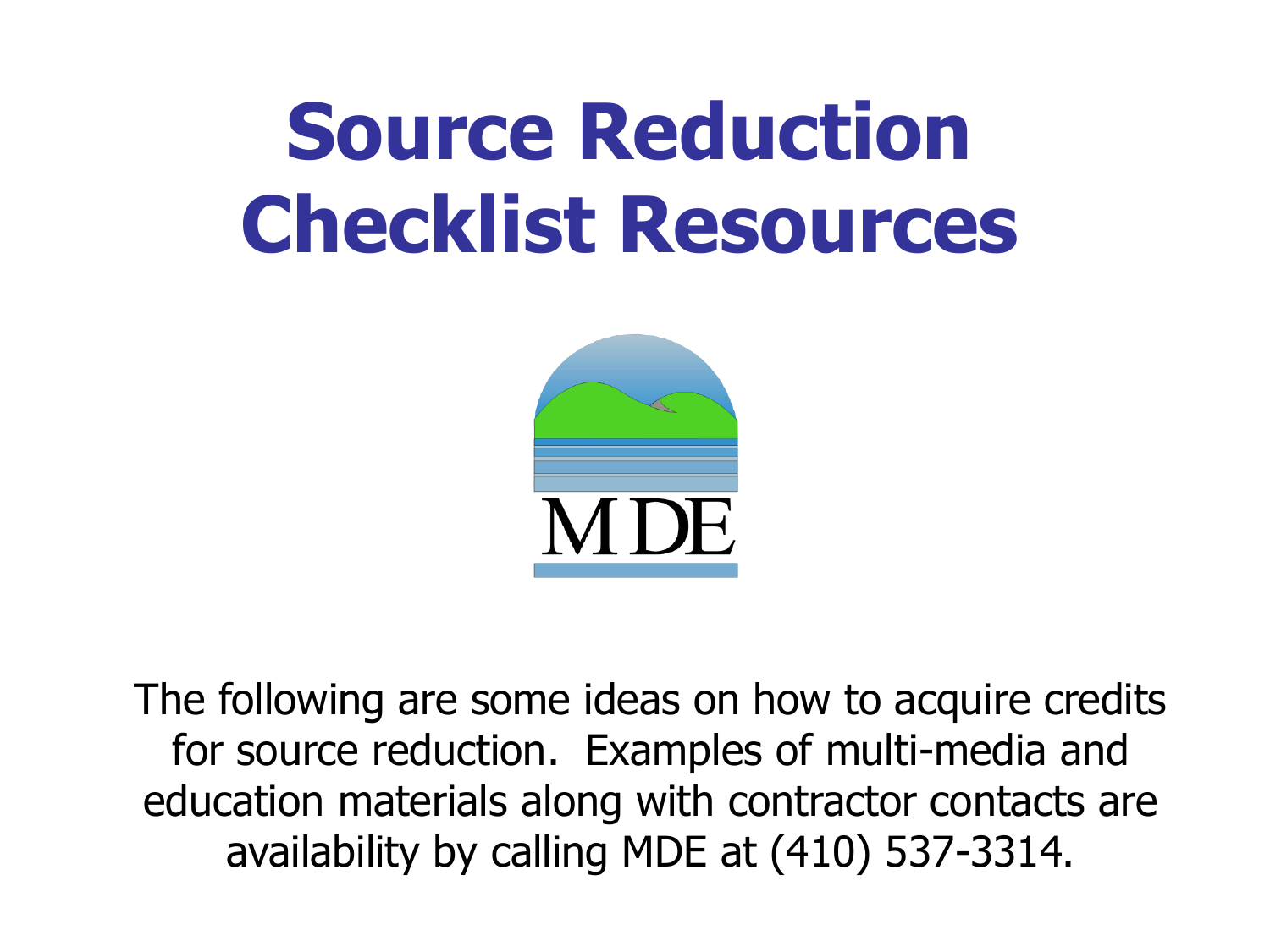## **Source Reduction Credit System**

### **Maximum 5% SR Credit**

- **Part 1: Up To 5% (Yard Trimmings and** Food Scraps ONLY) SR
- Part 2: Up to 3% Other (Yard Trimmings and Food Scrap DOES NOT count) SR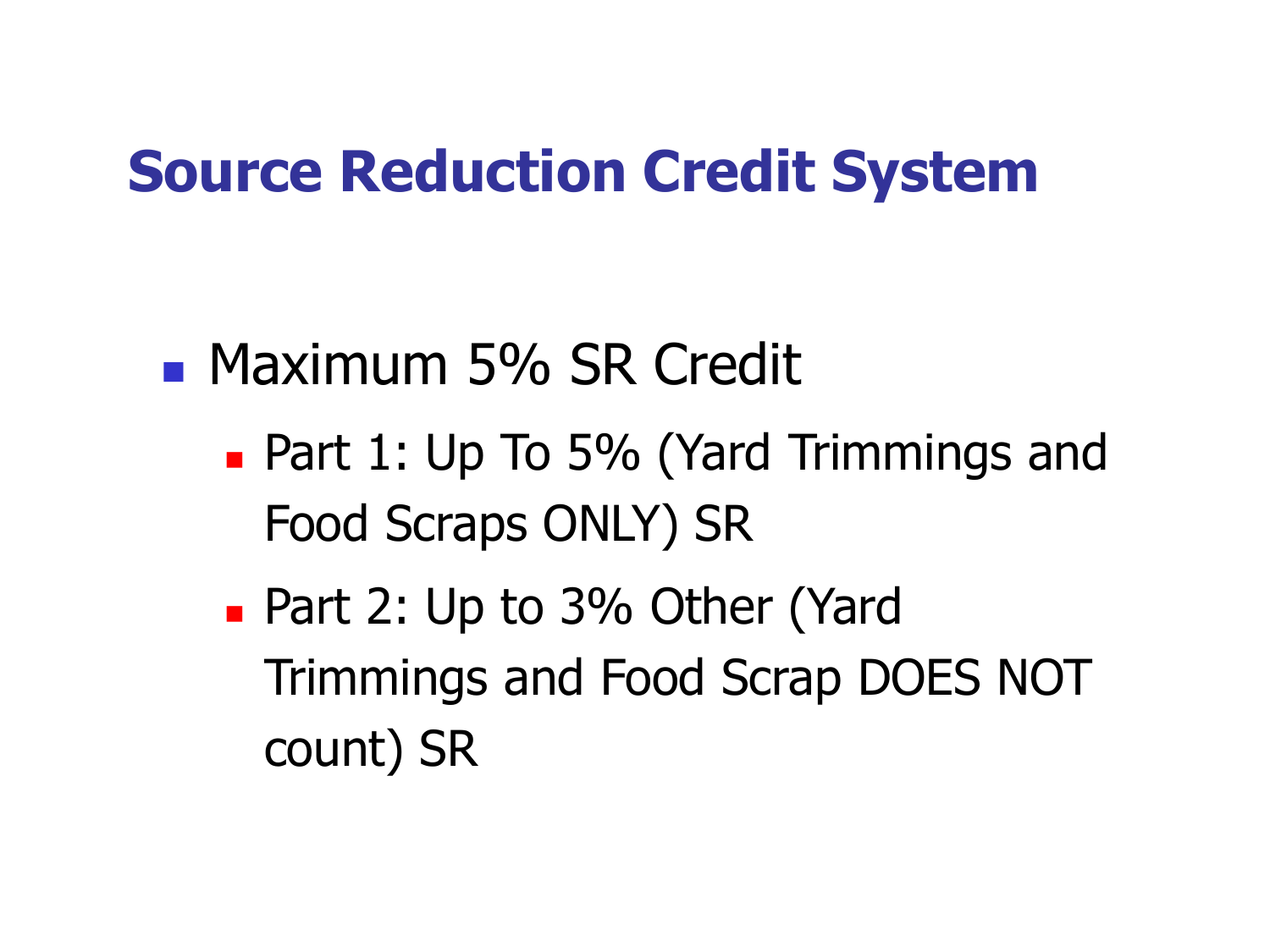## **Part 1 – Yard Trimmings and Food Scrap**

#### **Part 1 #1 Public Education on Grasscycling and/or Home Composting of Yard Trimmings**

- Must be at least 3 facets of public education
- **Possible facets include:** 
	- **newspaper ads or articles**
	- **Fi** flyers or mailings
	- **radio interviews/PSAs**
	- **distribute videos on topic**
	- **display at libraries**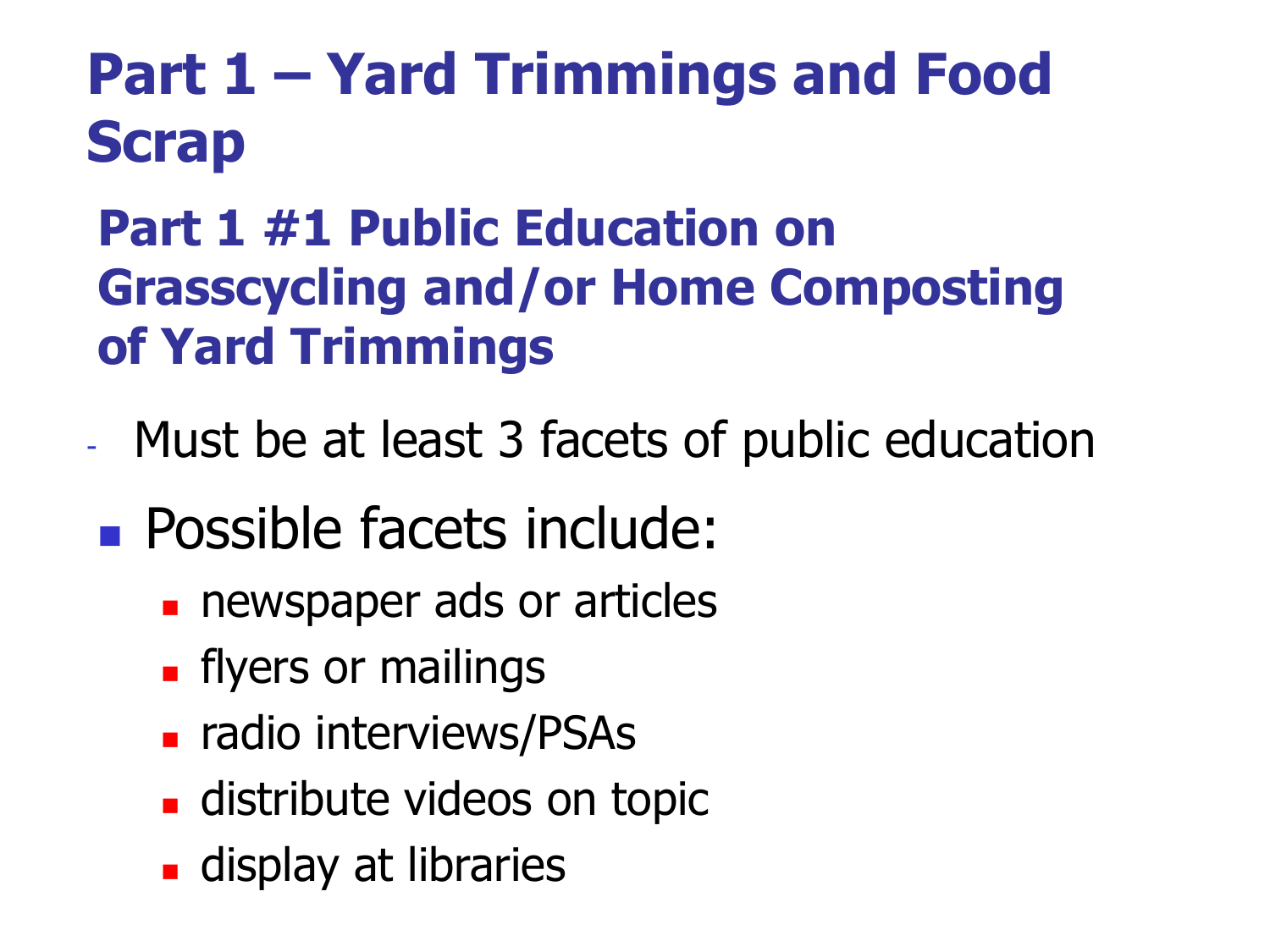#### **Part 1 #1 Public Education on Grasscycling and/or Home Composting of Yard Trimmings**

- **Additional Facets** 
	- **EXCOMPOST OF GRASSCYCLING demonstration sites** 
		- . could be at County building or park system
	- **EXCOMPOSTING OF GRASSCYCLING WORKSHOPS**
	- **n** mention names of <sup>1</sup>Volunteer Master Gardeners program or the **<sup>2</sup>**County Extension Service in education materials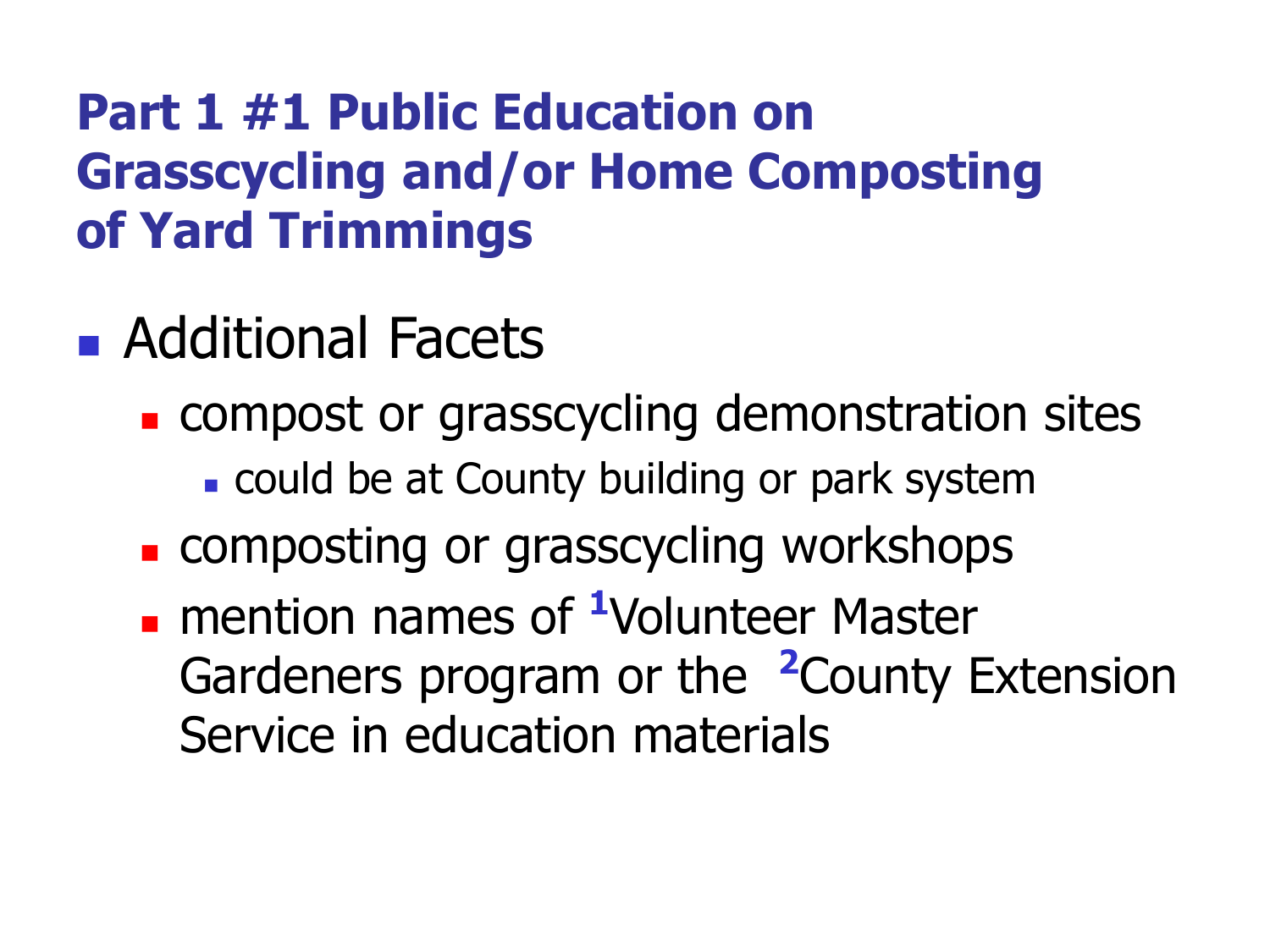#### **Part 1 #2 Distribution of Public Education Materials**

- Must reach 30% of single-family households
- Can take up to 3 years to reach  $30\%$  (*e.g.*,  $5\%$  $-$  year 1; 15% - year 2; 10% - year 3)
- Dedicated to Yard Trimmings
- No credit until reach 30%. In example above, to get credit in year 4 must reach an additional 5%
- **Resources** 
	- **distribute flyers at outreach events**
	- **post information in homeowner association** newsletters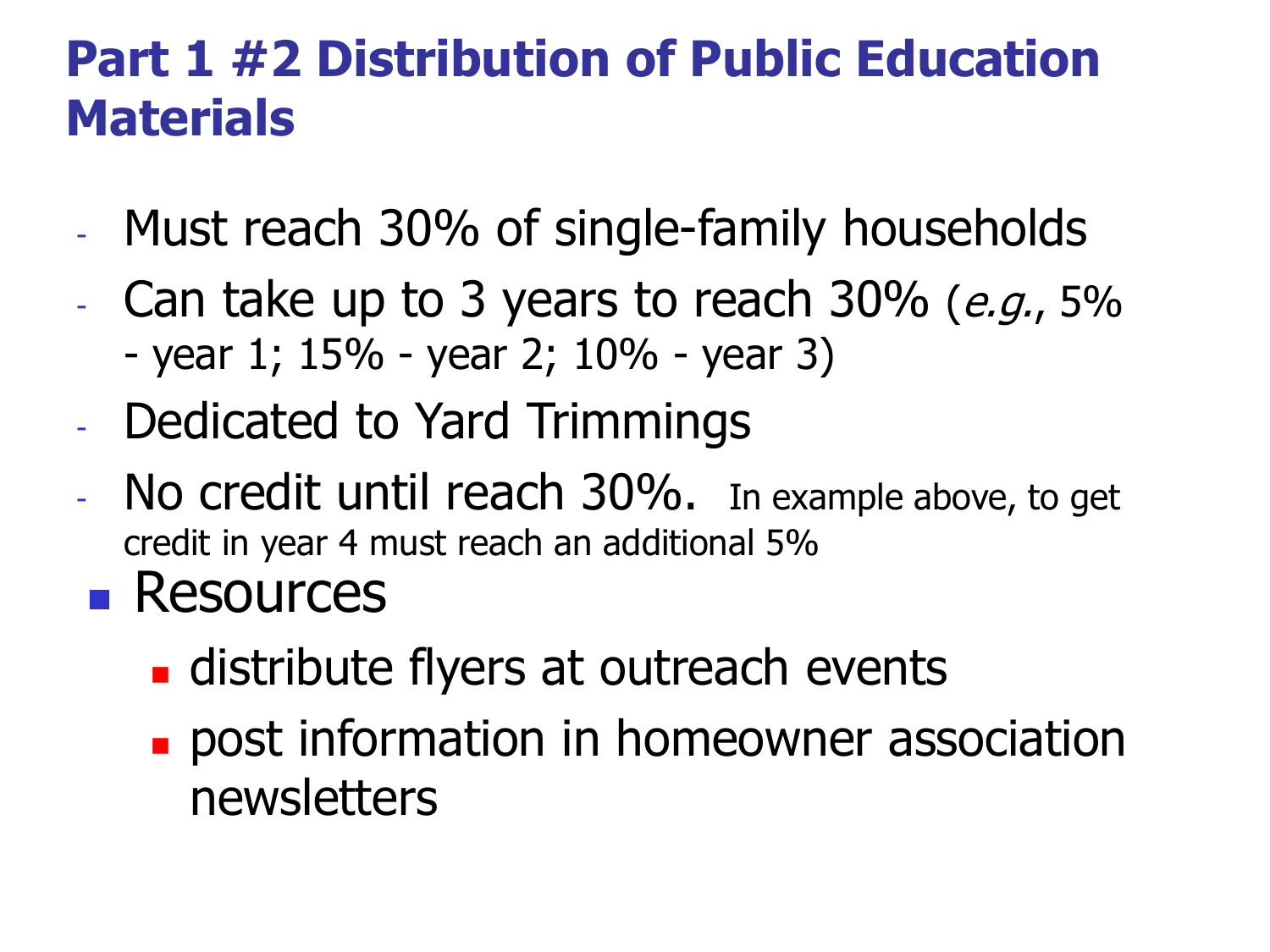#### **Part 1 #3 Public Education on Food Donation and Home Food Composting**

- Must be at least 3 facets of public education
- **Possible facets include:** 
	- **newspaper ads or articles**
	- **Fi** flyers or mailings
	- **Fadio interviews/PSAs**
	- **distribute videos on topic**
	- **display at libraries**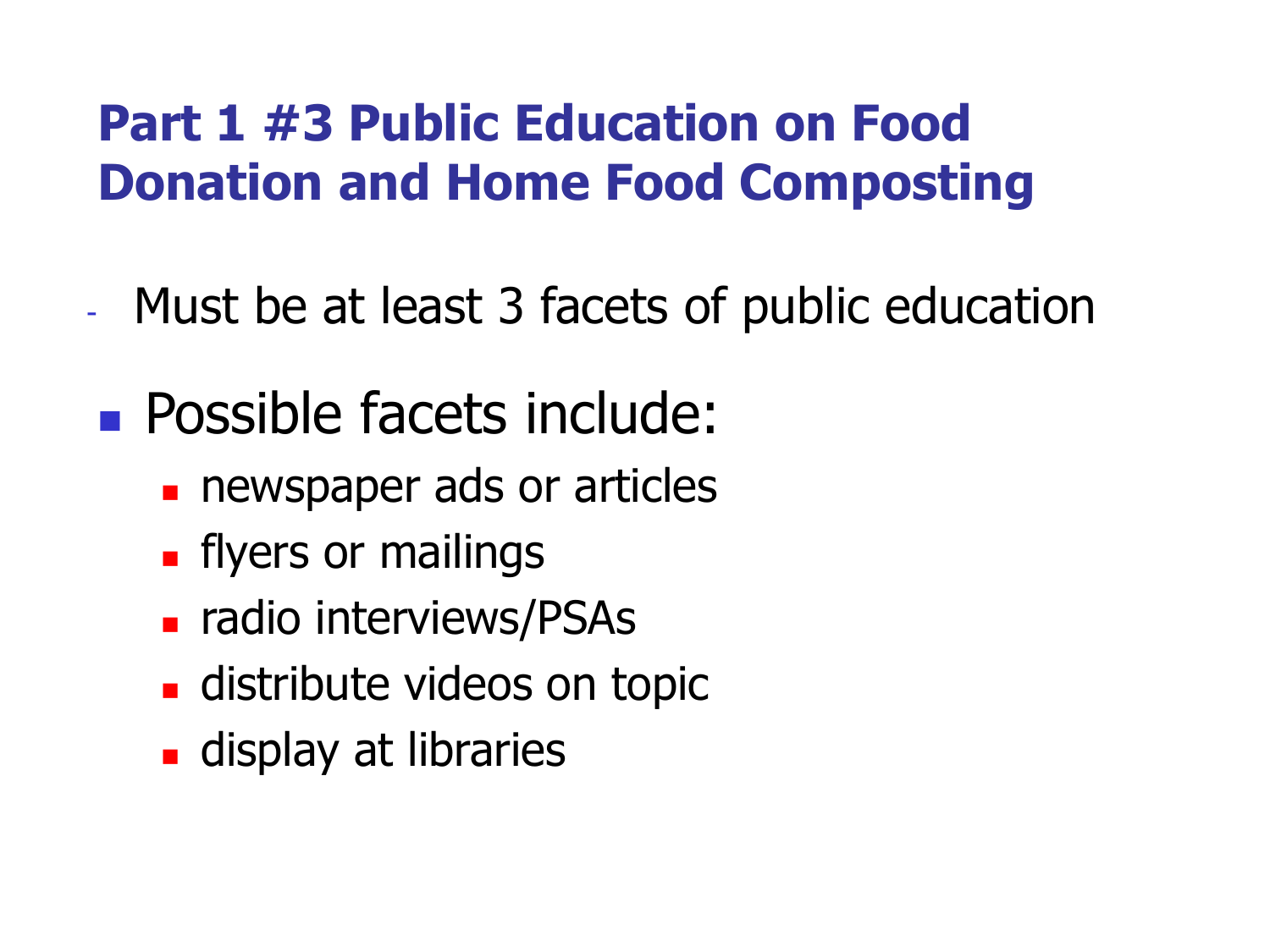#### **Part 1 #3 Public Education on Food Donation and Home Food Composting**

- **Additional Facets** 
	- **Food compost sites** 
		- could be at County building or park system
	- **EXECOM ENDING ENDING ENDING ENDING ENDING ENDING ENDING ENDING ENDING ENDING ENDING ENDING ENDING ENDING ENDING ENDING ENDING ENDING ENDING ENDING ENDING ENDING ENDING ENDIN**
	- **n** mention names of County Extension Service in education materials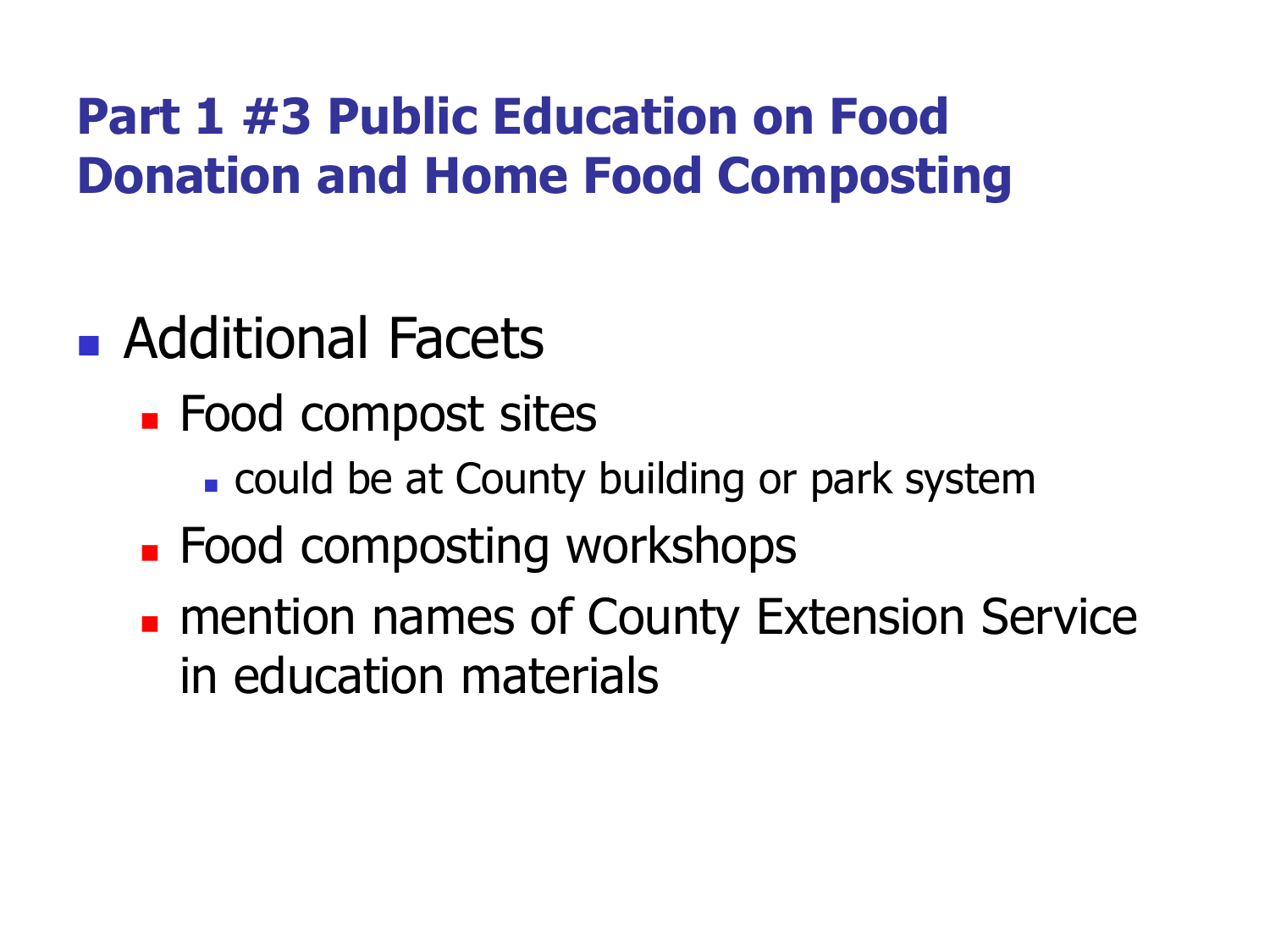#### **Part 1 #4 Distribution of Public Education Materials on food donation and backyard food composting**

- Must reach 30% of single-family households
- Can take up to 3 years to reach  $30\%$  (e.g.,  $5\%$  $-$  year 1; 15% - year 2; 10% - year 3)
- Dedicated to Food Donation or Food **Composting**
- No credit until reach 30%. In example above, to get credit in year 4 must reach an additional 5%

## **Resources**

- **distribute flyers at outreach events**
- **post information in homeowner association** newsletters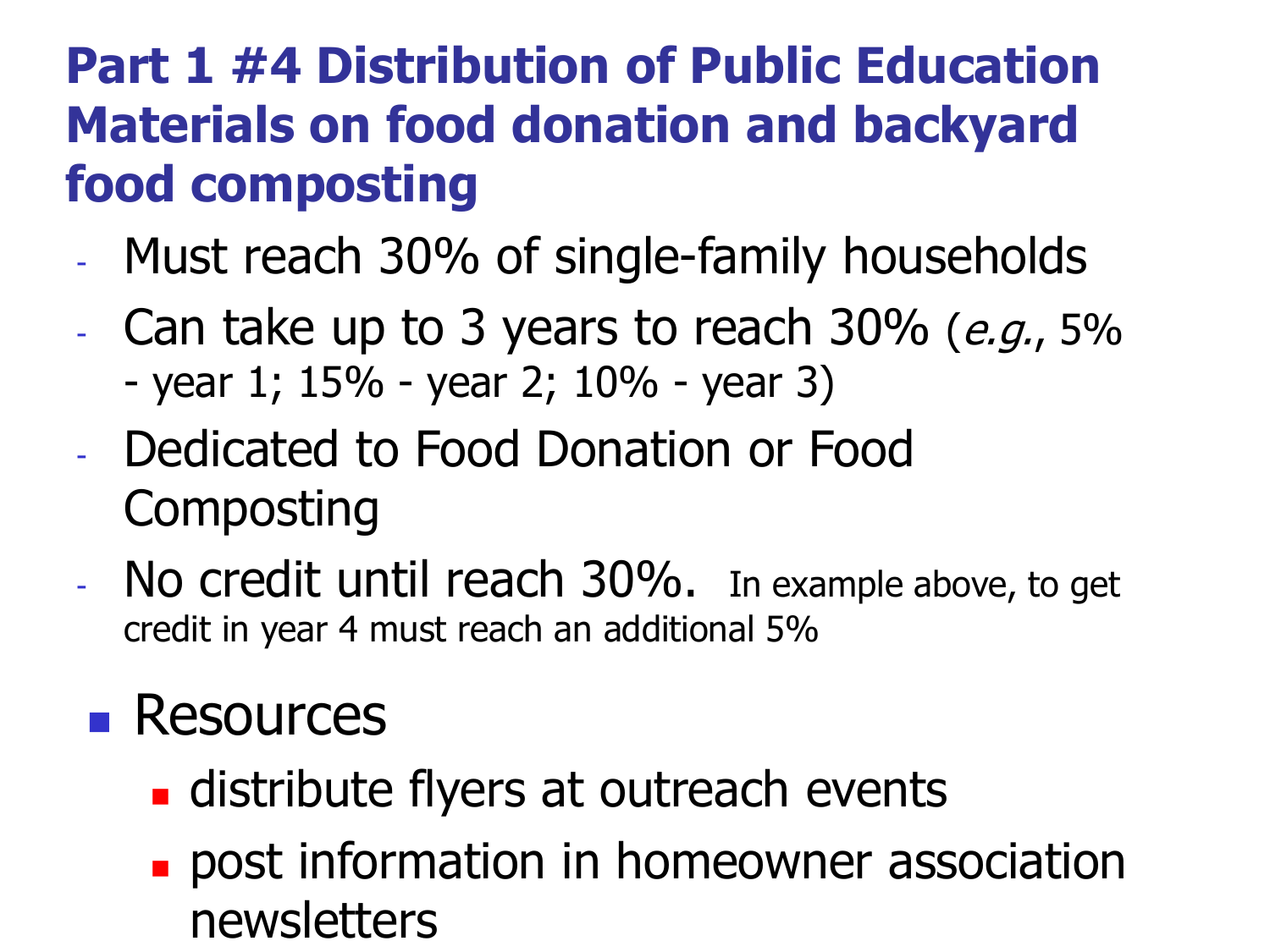#### **Part 1 #5 Earn 5% SR Credit on Organic waste diversion**

- To earn a SR credit of up to 5%, county must provide the actual weight of the organic waste (i.e., yard trimmings and/or food scrap) diverted. Divide it by the total weight of the waste generated by the county to obtain the earned SR credit up to a maximum of 5%.
- For example, the amount of silo waste destined to be disposed in a refuse disposal system, that is not processed and returned to the marketplace (therefore not considered recycled), but that is used as animal feed is a source reduction activity and can earn a county a SR credit.

To get credit a county must provide details (e.g., material, source, amount, etc.) on the material diverted and how the diverted material was used.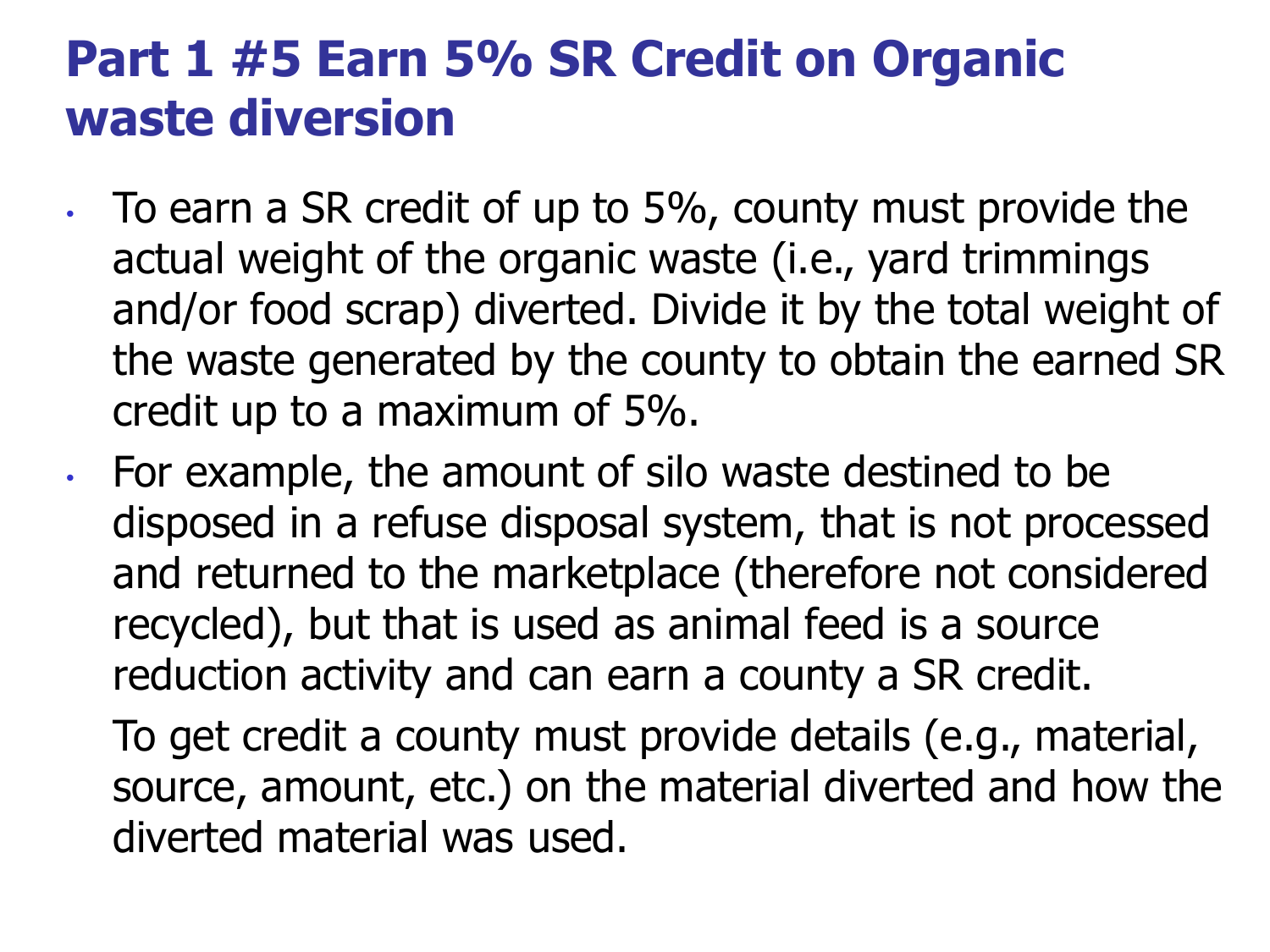## **Part 2 – General Source Reduction (SR)**

- No Yard Trimmings Programs
- Up to 3% SR Credit
	- $\sim$  5 Boxes Checked Yes = 0%
	- $-5-9$  Yes =  $1\%$
	- $10-15$  Yes =  $2\%$
	- $\blacksquare$  16 or More Yes = 3%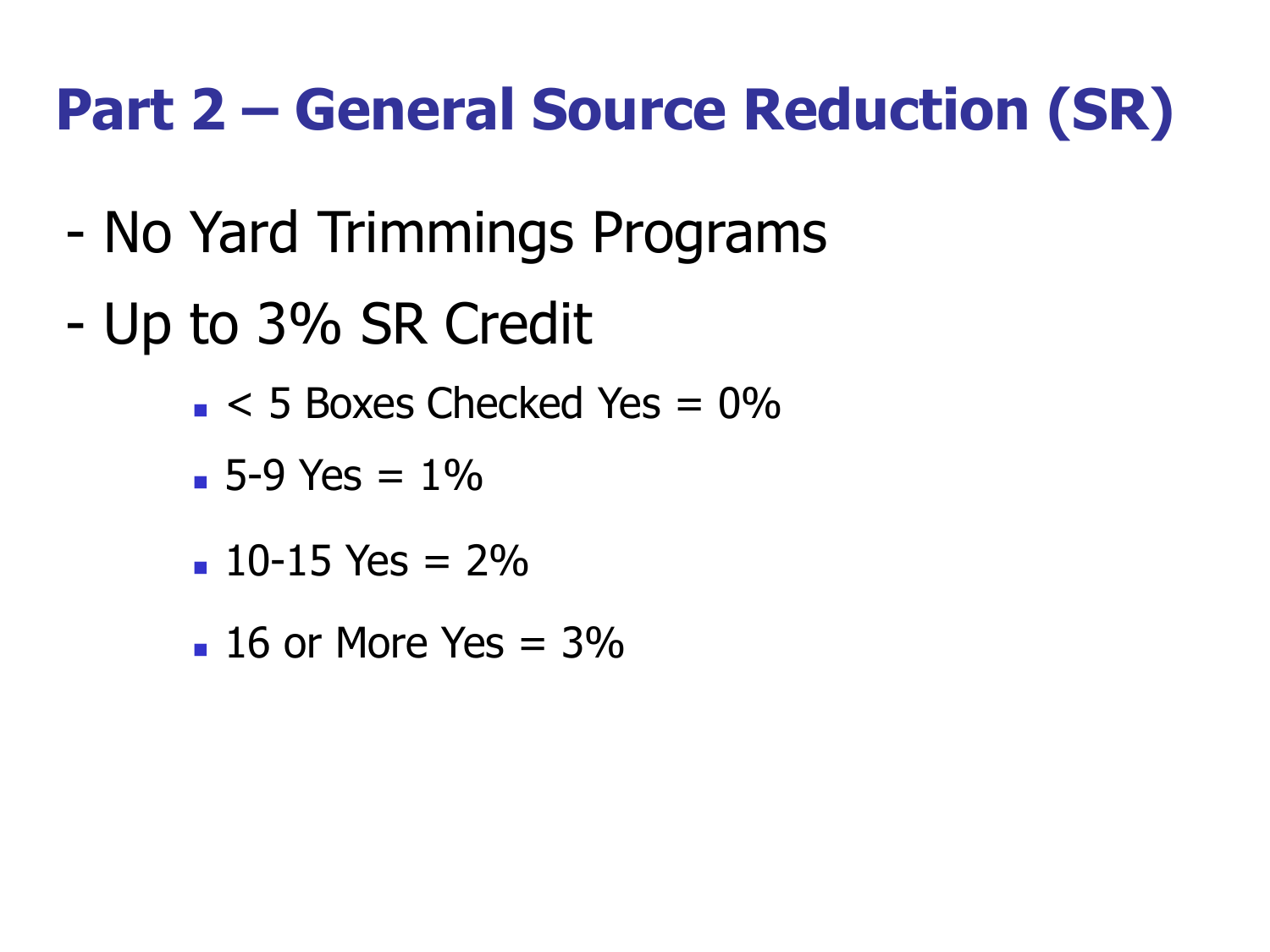#### **Part 2 #1 Staffed a SR Display at a County Fair or Similar Event (good traffic, mall etc.)**

- Must be staffed
- **Resources** 
	- **Smart shopper display available from MDE** (develop/share a regional display)
	- **Display at County Extension Service**

#### **Part 2 #2 Hosted a SR Event for Public**

#### **Examples**

- **Hold an event at the landfill to promote** Goodwill or Loading Dock
- **Host a Flea Market or Community Yard Sale**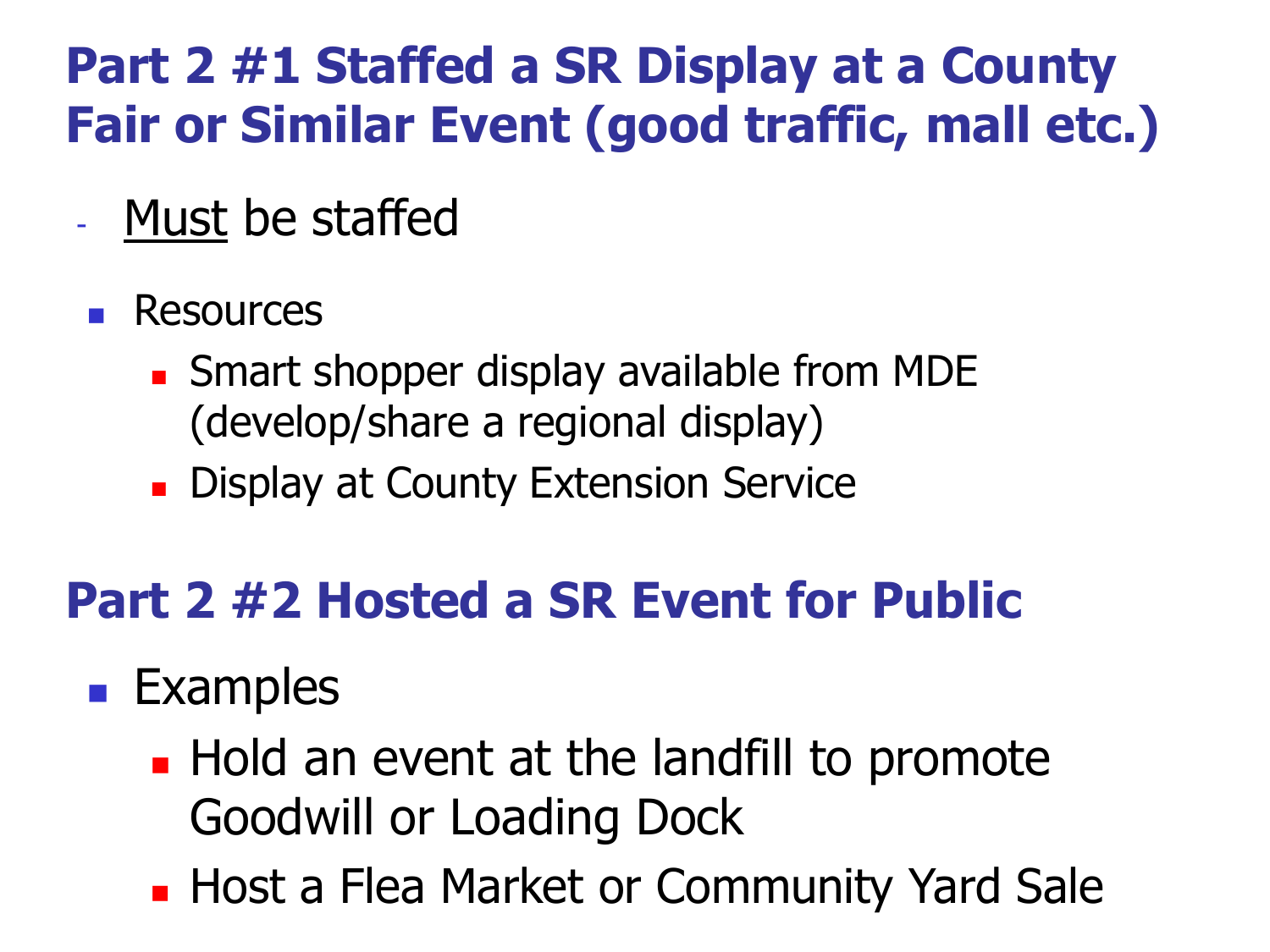#### **Part 2 #3 SR Incorporated into County Web Site**

#### Include all of the following:

- **Describe Benefits**
- **Give a variety of ways to reduce** waste at home and/or at work
- **Link to reuse/SR sites** 
	- link to MDE web page [\(www.mde.state.md.us/recycling](http://www.mde.state.md.us/recycling)) or other SR sites
	- **WWW.epa.gov/wastewise**
	- [www.use-less-stuff.com](http://www.use-less-stuff.com/)
	- [www.wasteexchangeonline.com](http://www.wasteexchangeonline.com/)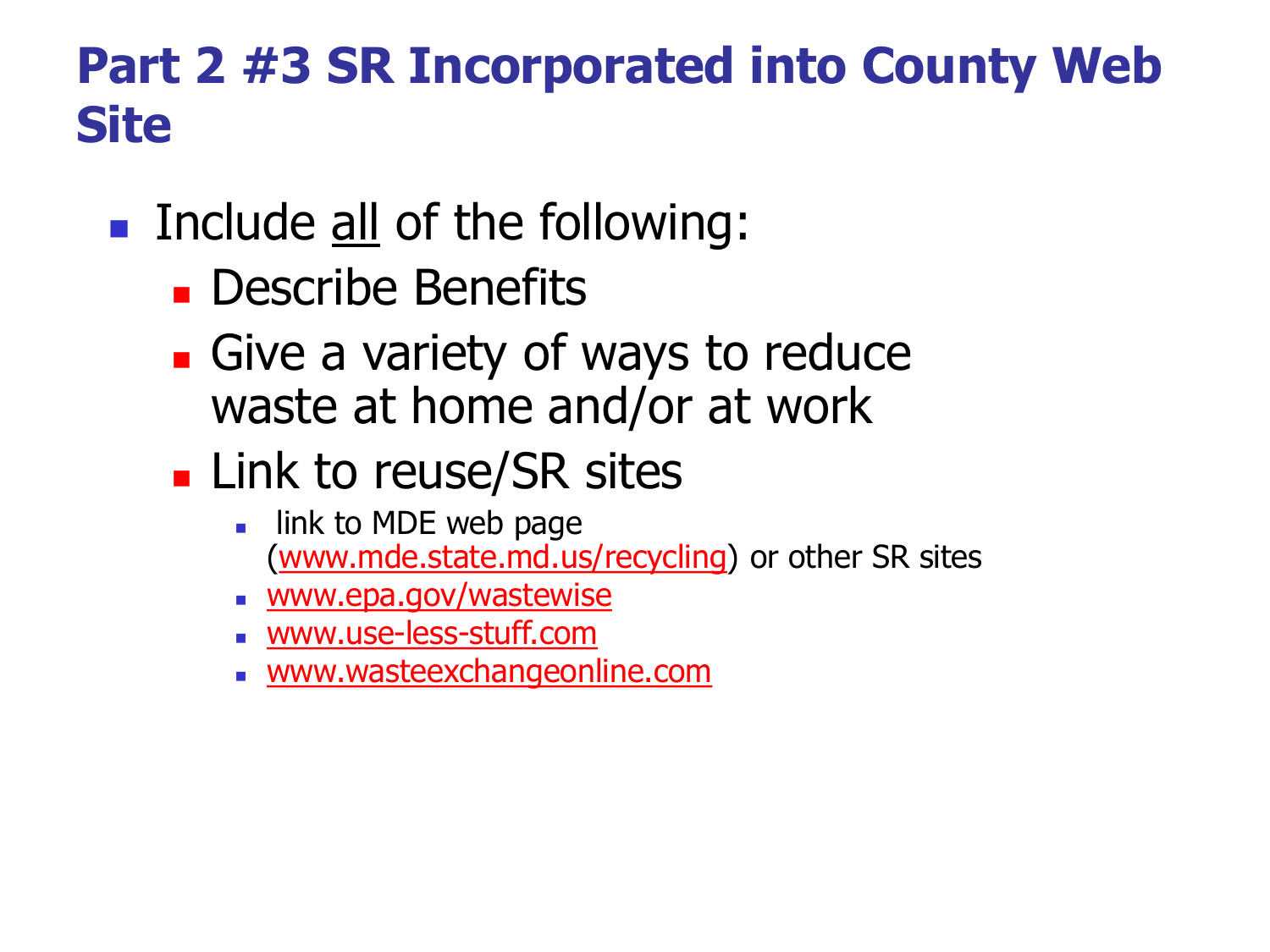#### **Part 2 #4 Promoted SR in schools**

- Must reach at least 10% of the County School Population or Minimum of 4 shools via:
	- **Site Visits**
	- **Distribute flyers**

## **Part 2 #5 Implemented Curriculum or On-Going Activity in Schools (if check 5 can also check 4)**

- **Must occur throughout the school year** and:
	- **Reach over 50% of schools**
	- **Curriculum accepted by County Board** of Education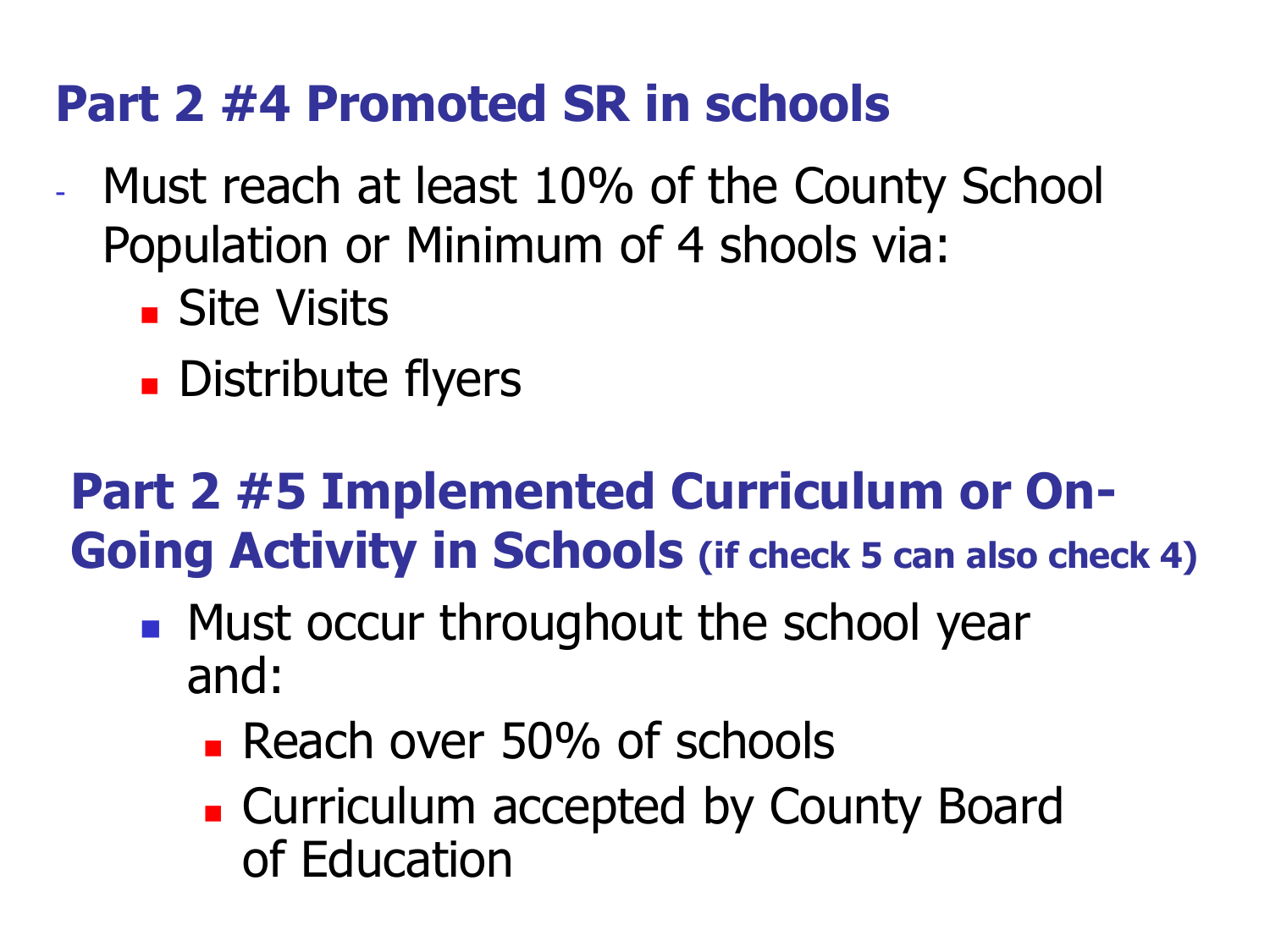#### **Part 2 #6 and #7 Advertised Resident/Business SR Success Programs through County Awards Program or Media**

- **Resources** 
	- **Send out press releases for free** coverage (e.g., radio, tv, newspapers, etc.)
	- **Advertise in community newsletters or** Chamber of Commerce
	- **Example 11 Include info with County-wide** mailings
- **For Business include cost savings.**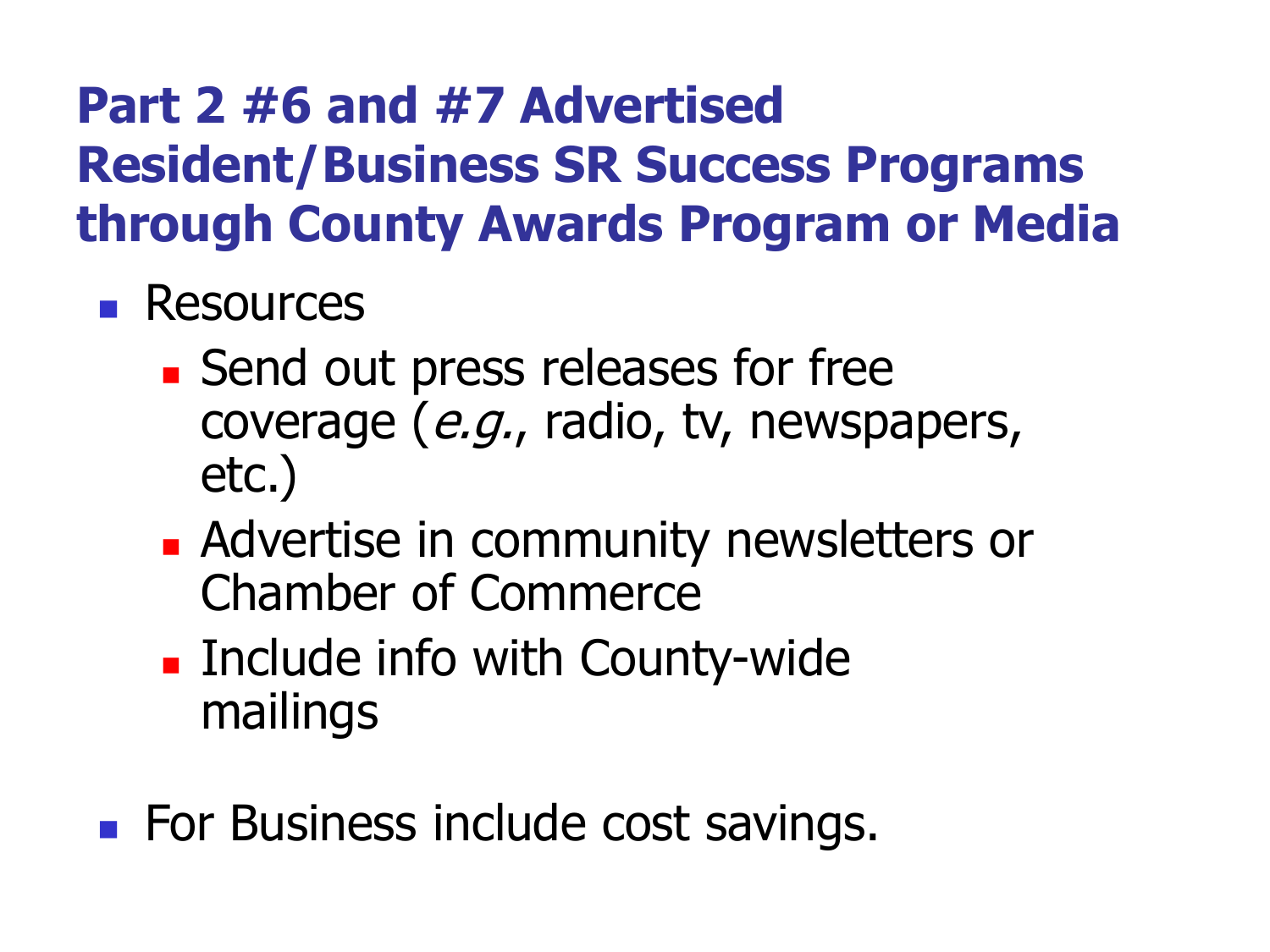#### **Part 2 #8 Integrated SR into On-Going County Employee Training/Ed Programs**

- **Reach majority of employees via** flyer distribution during orientation (post in buildings)
	- **Explain benefits and ways to participate**

#### **Part 2 #9 Established/Maintained Employee Recognition Program**

- **Resources** 
	- Awards
	- **Internal Publications**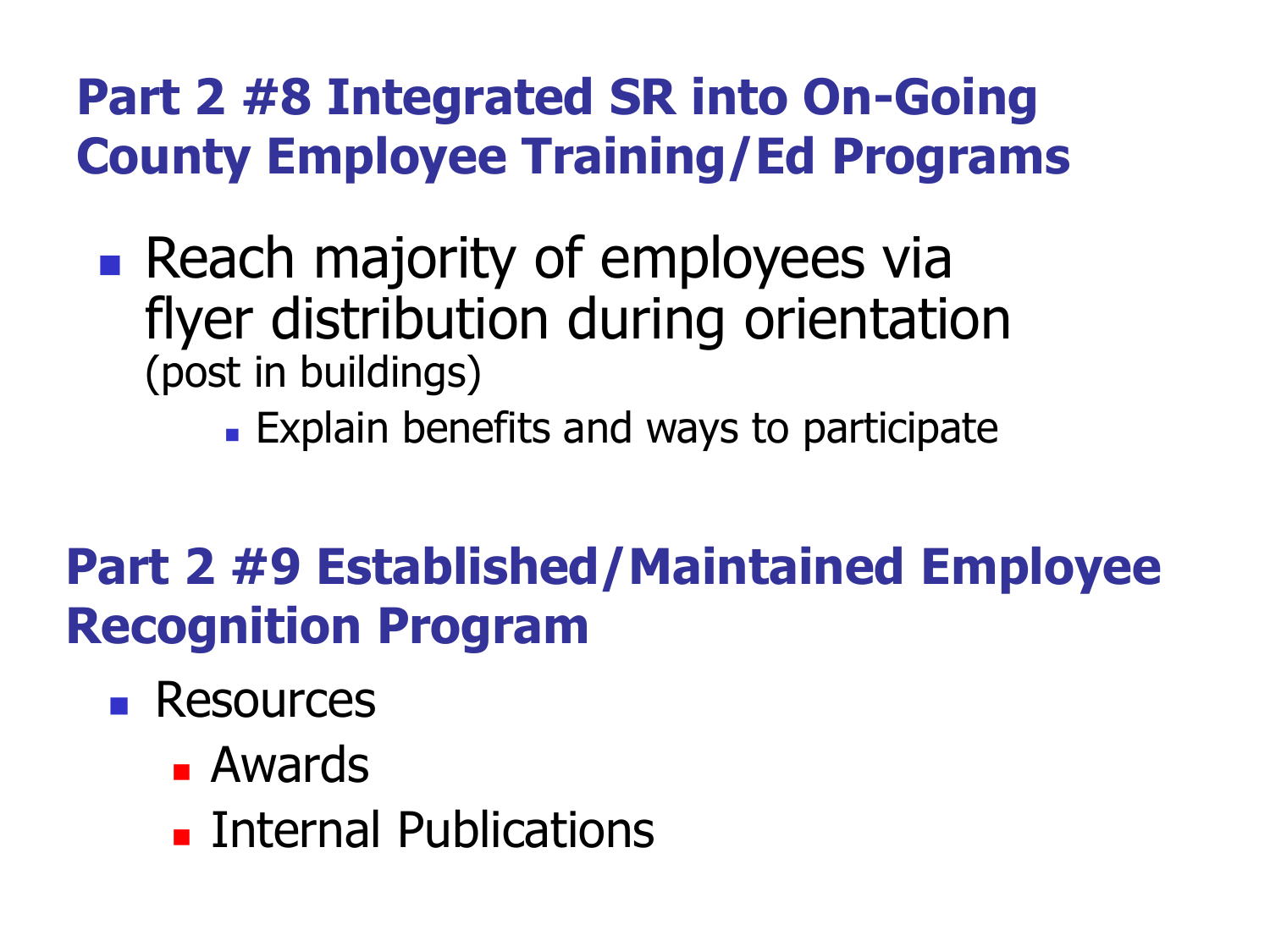#### **Part 2 #10 Promoted SR through TV or Radio**

- **Distinct from #6 and #7 which are case** studies
- Ads or Public Appearance
	- **Resources** 
		- **Can tape a program or borrow a tape to** air on local cable channel
		- **Free advertisement in Verizon phonebooks** on County Services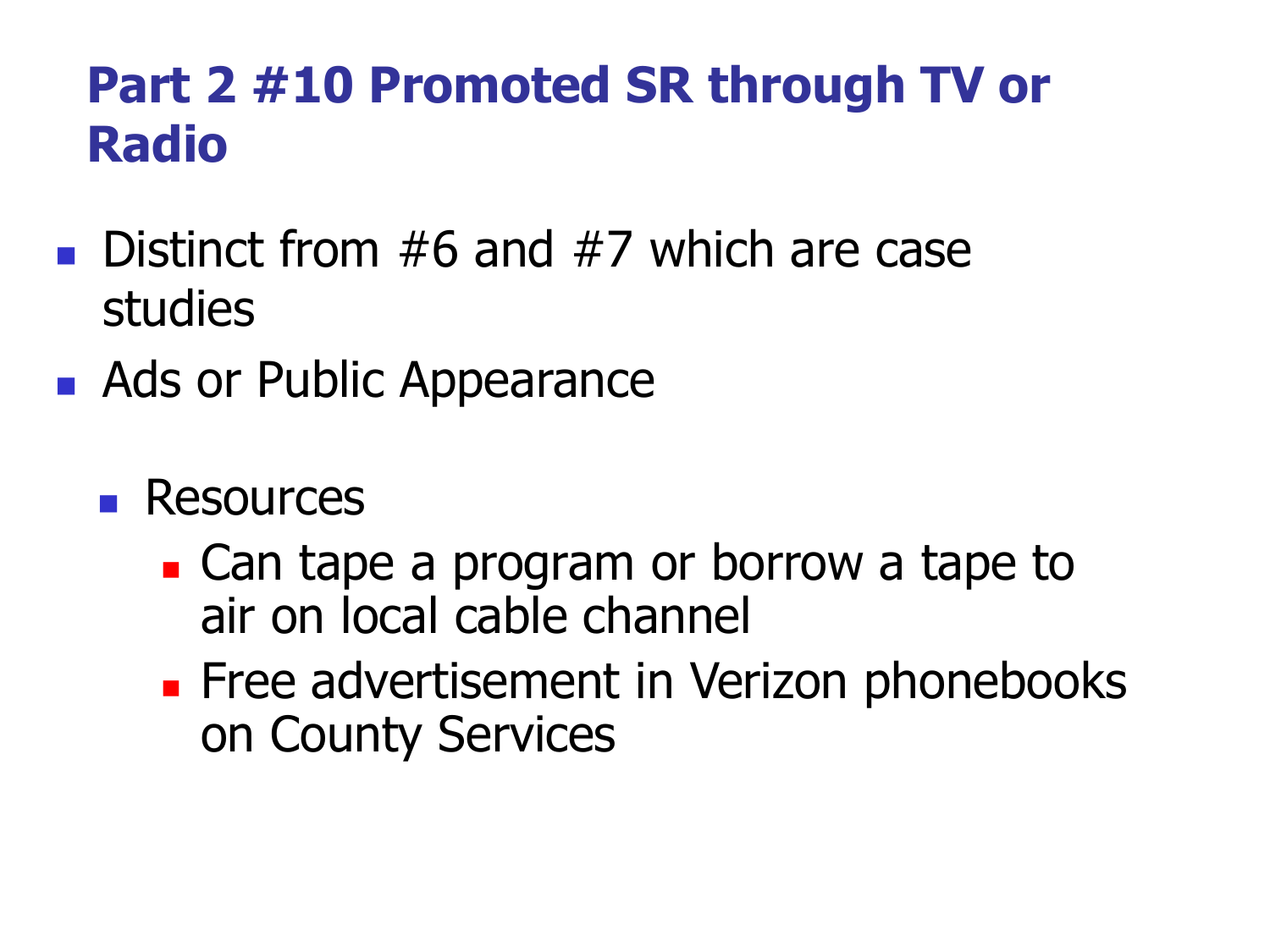#### **Part 2 #11 and #12 Distributed SR Materials to Residents/Businesses**

- **Must reach 30% of Residents or Businesses** over 3 years (events - track number distributed; publications based upon readership)
- **No credit until reach 30%**
- **Resources** 
	- **Place information in flyer, water bills or** gas bills
	- **Post information in Chamber of Commerce** newsletter or on website
	- **Activity can be repeated**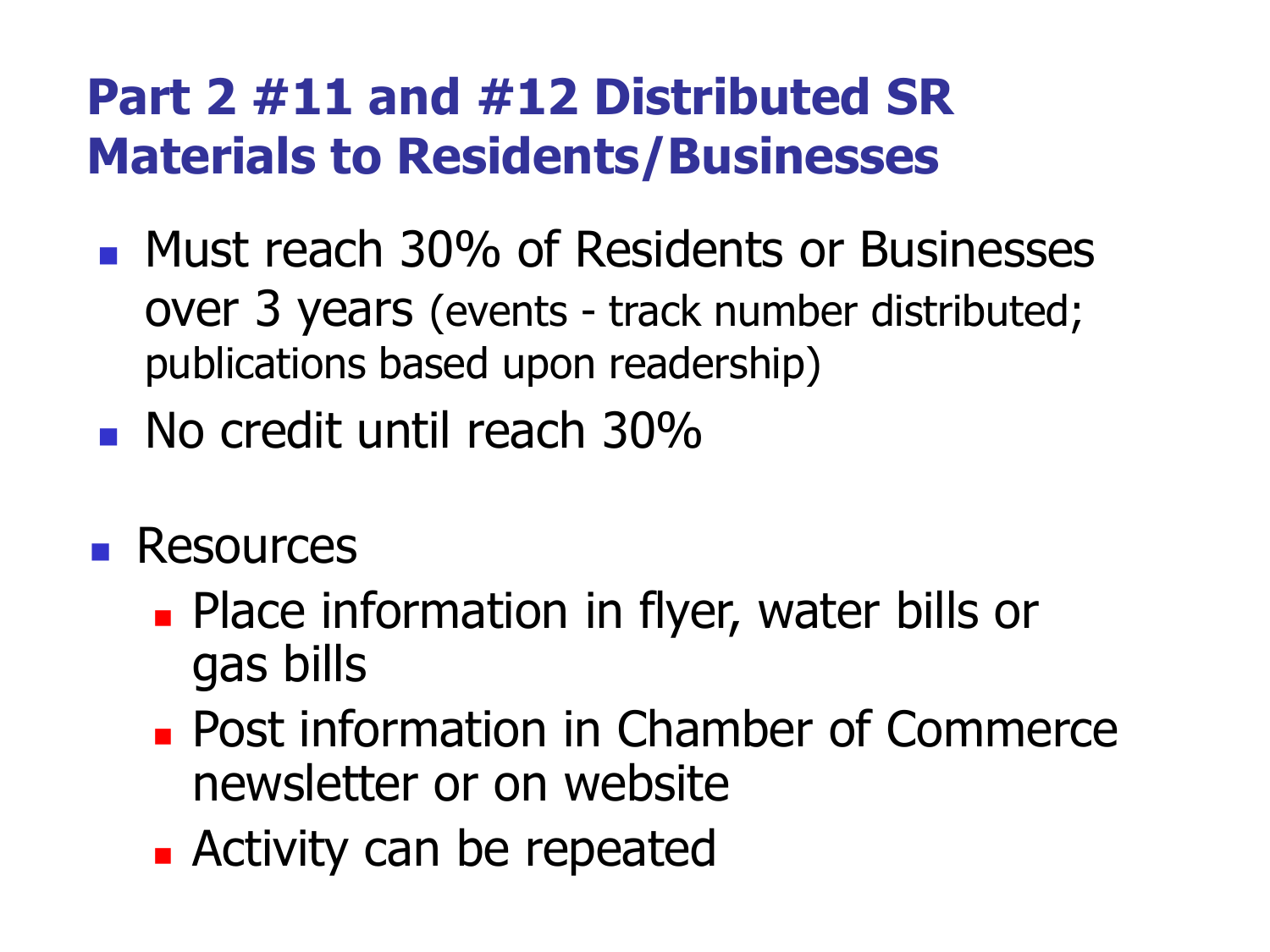### **Part 2 #13 Developed/Updated Reuse Directory**

### **#14 Conducted a Focus Group/Survey of Residents**

- **Resources** 
	- **Hand out surveys at landfill or** transfer station or event

#### **#15 Conducted a Focus Group/Survey of Businesses**

- **Resources** 
	- Work with Chamber of Commerce to distribute surveys

**Note: #13, #14 and #15 – activity within three years**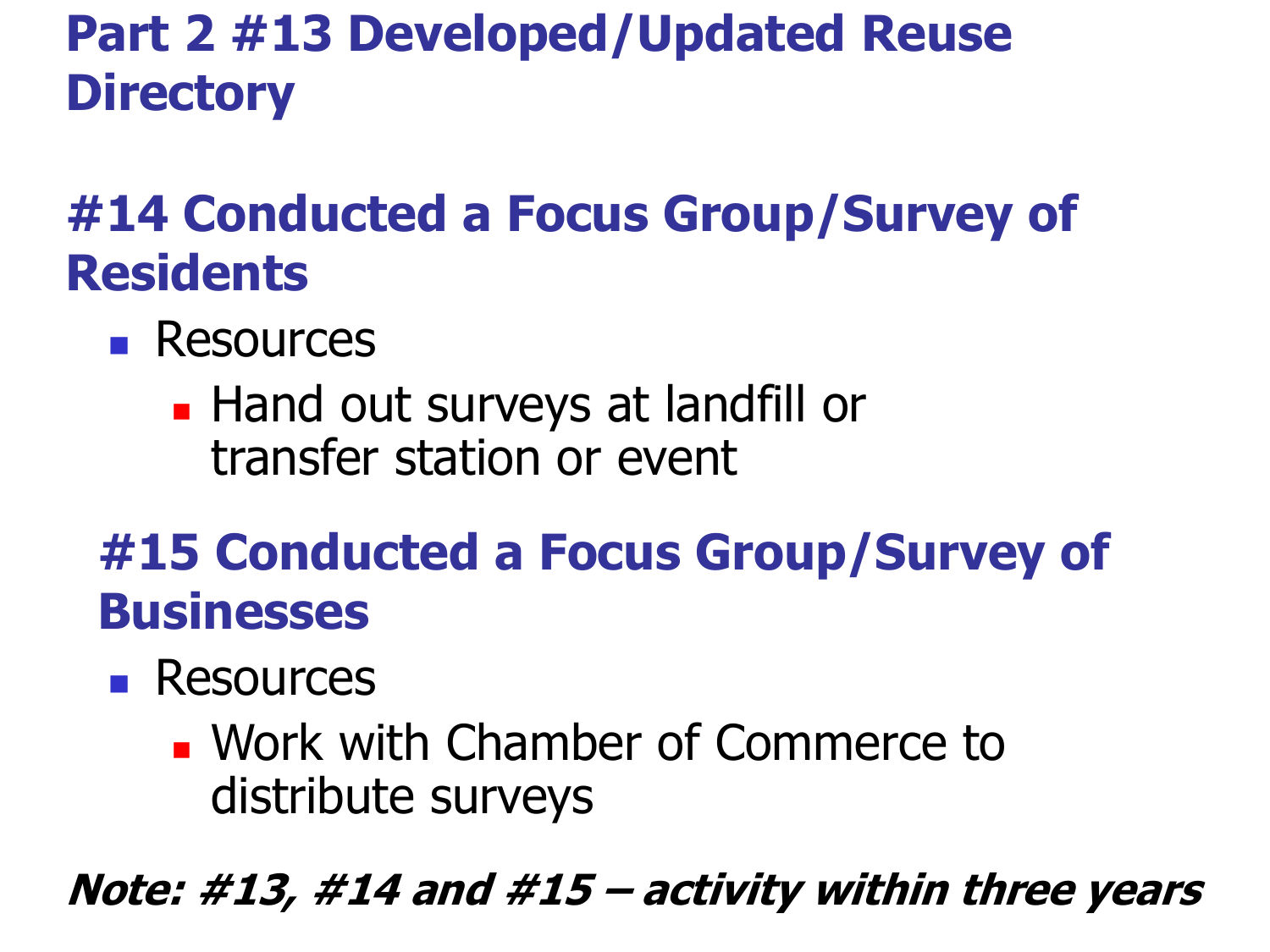**Part 2 #16 Developed/maintained a system for referring citizens, businesses and organizations to materials exchange program**

#### **Resources**

**Advertise businesses or sites in** County mailings or web sites

## **#17 Developed/maintained a system for providing reusable materials to a reuse center**

#### **Resources**

 Set up a trailer to collect materials at landfill for organizations like the Loading Dock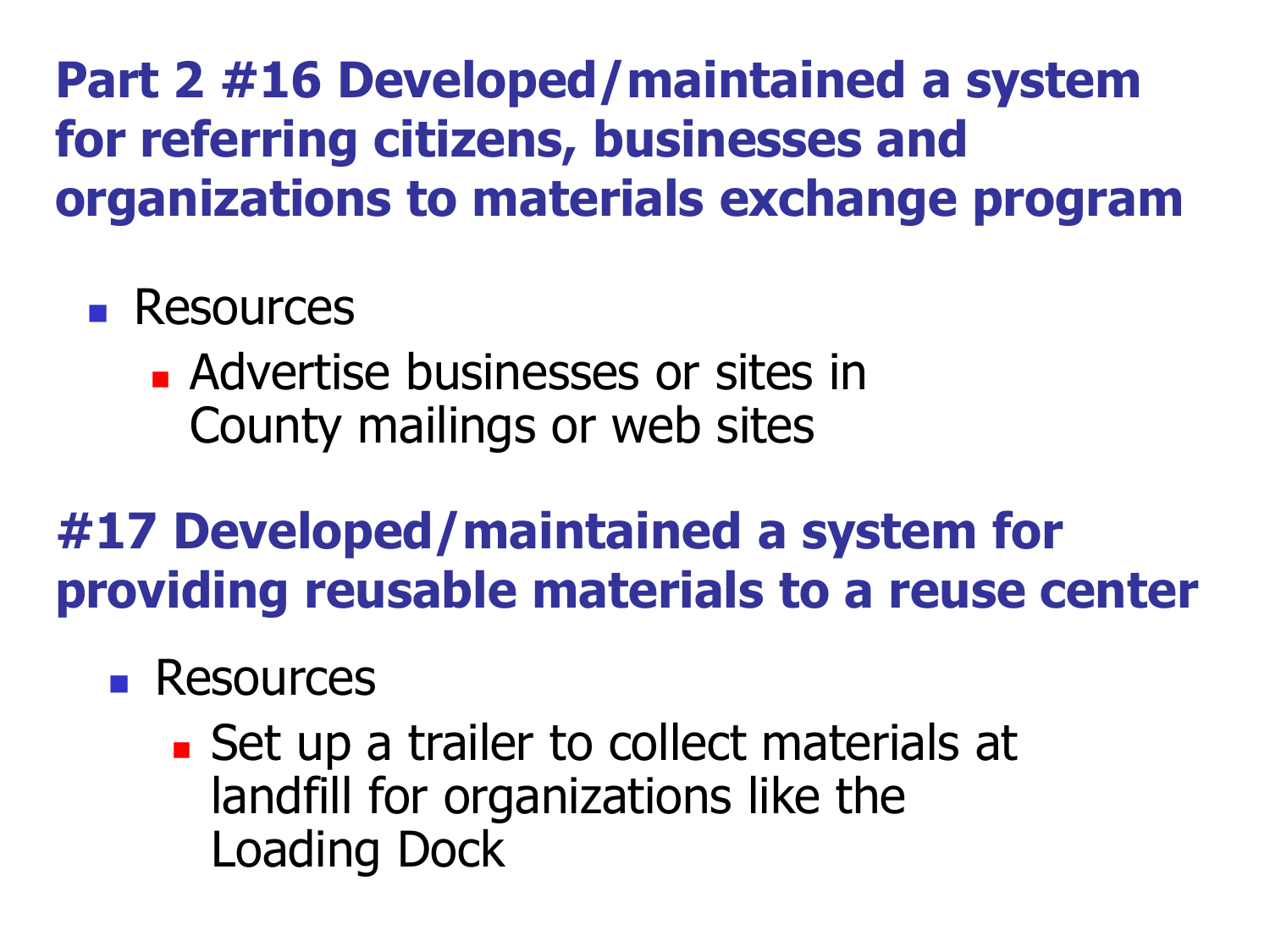#### **Part 2 #18 Developed/maintained a swap shop or other materials exchange**

- **Maintaines a County Swap Shop or Materials** Exchange
	- **Set-up information including budget, maintenance and design examples. See**

[www.p2pays.org/ref/26/25975.pdf](http://www.p2pays.org/ref/26/25975.pdf)

## **#19 Coordinated a Textile Reuse Project**

- Differs from a material exchange that is usually multi-material
	- **Permanent drop-off box or trailer for collection of** clothes & other textiles
	- **Nork with the Clothing Recycling Company or Planet** Aid
	- **Publicize event.** May be regional (all get credit).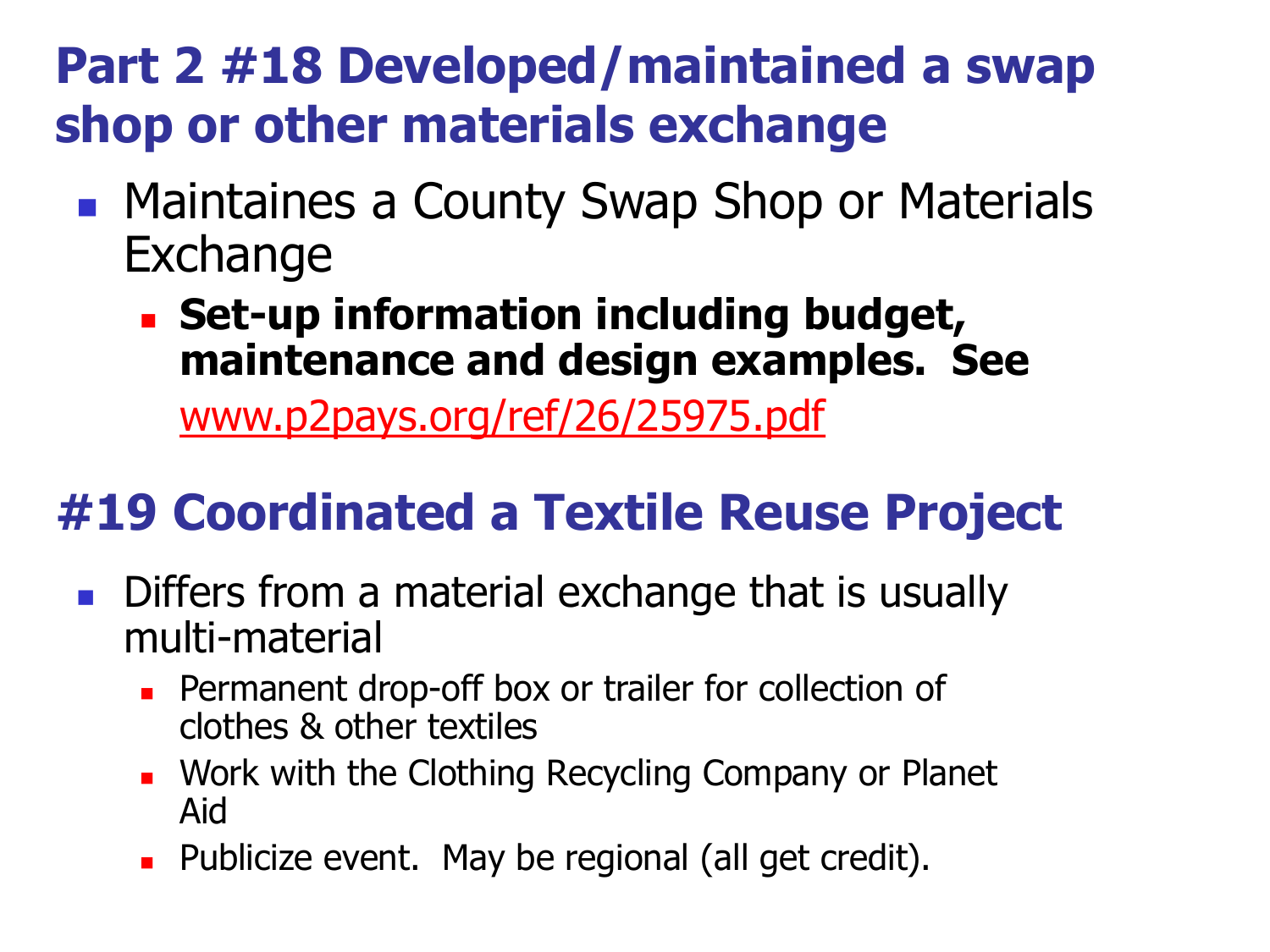#### **Part 2 #20 Worked with Targeted Sector of Business Community**

- **Resources** 
	- **Attend business sector meeting**
	- **Advertise in business sector publication**

**Provide sector specific SR materials #21 Conducted a SR Training Session, Workshop or Presentation at a business, institutional or community event (see handout)**

- **Resources** 
	- Give a presentation at a business sector conference
	- **Conduct a workshop at a business sector** meeting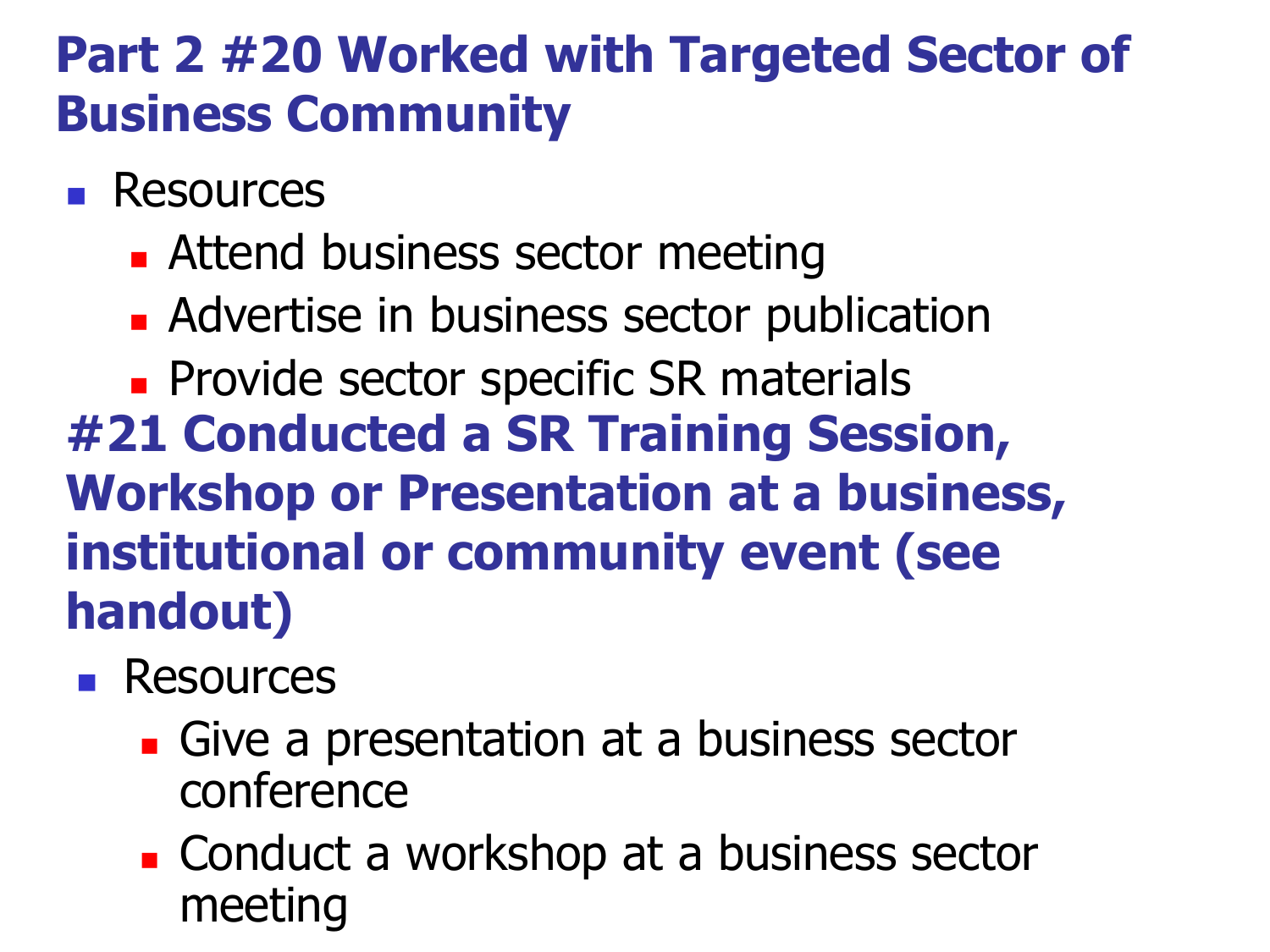#### **Part 2 #22 Developed/maintained a home food composting bin distribution program for county residents**

- **Resources** 
	- **Nork with local garden centers to distribute** compost bins
	- Conduct regional composting bin sale

### **#23 Conducted workshops demonstrating proper food composting techniques**

- **Resources** 
	- **Example 2** Conduct regionally and promoted by County
	- **Promote other groups conducting workshops** (the Extension Service or local gardening clubs)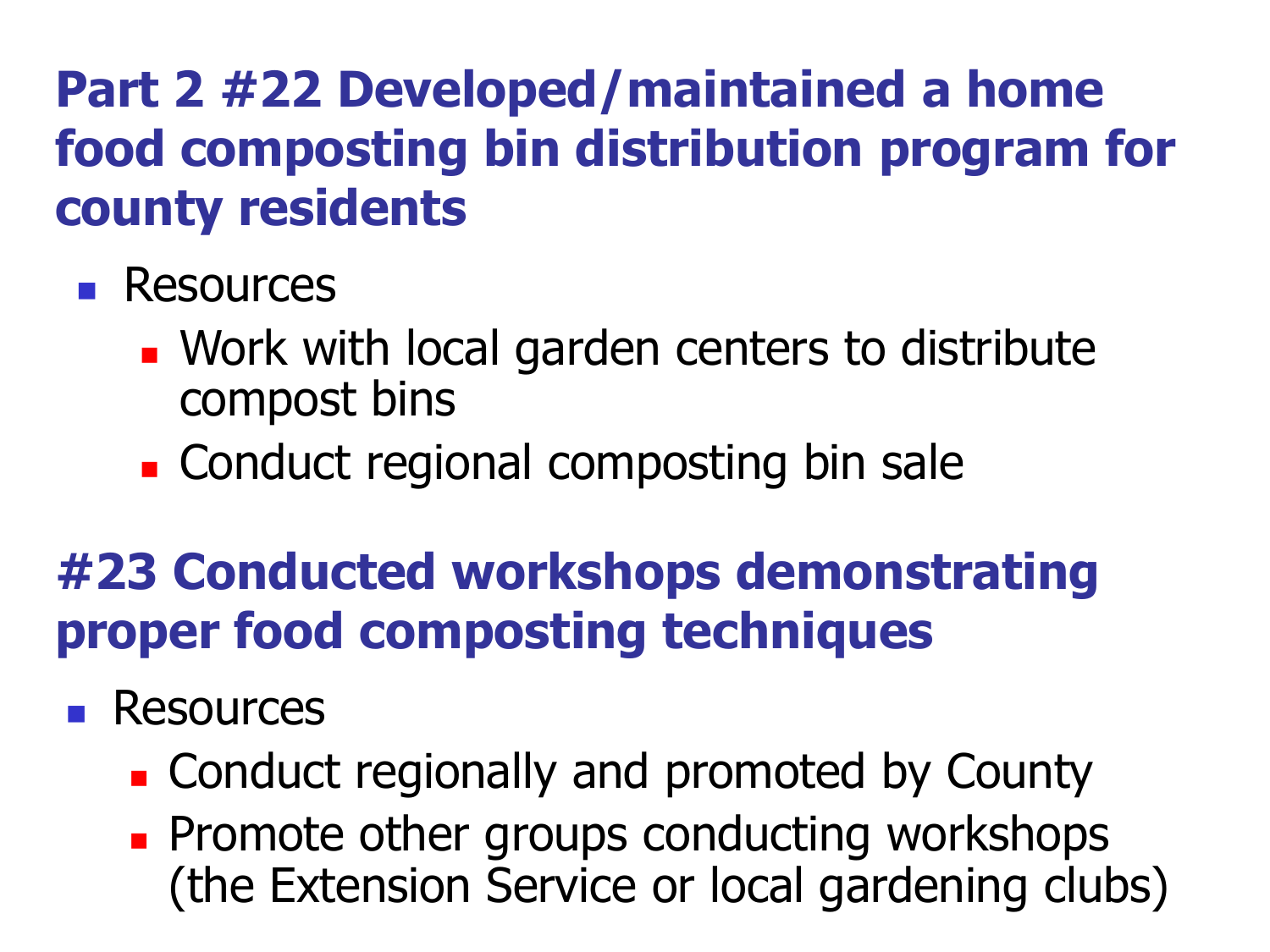#### **Part 2 #24 Developed/maintained permanent food composting demonstration sites**

#### **Resources**

- **Developed demonstration site that is** maintained at the Extension Service or at another location
- **Maintained at County park system by** employees; food compost from local food vendors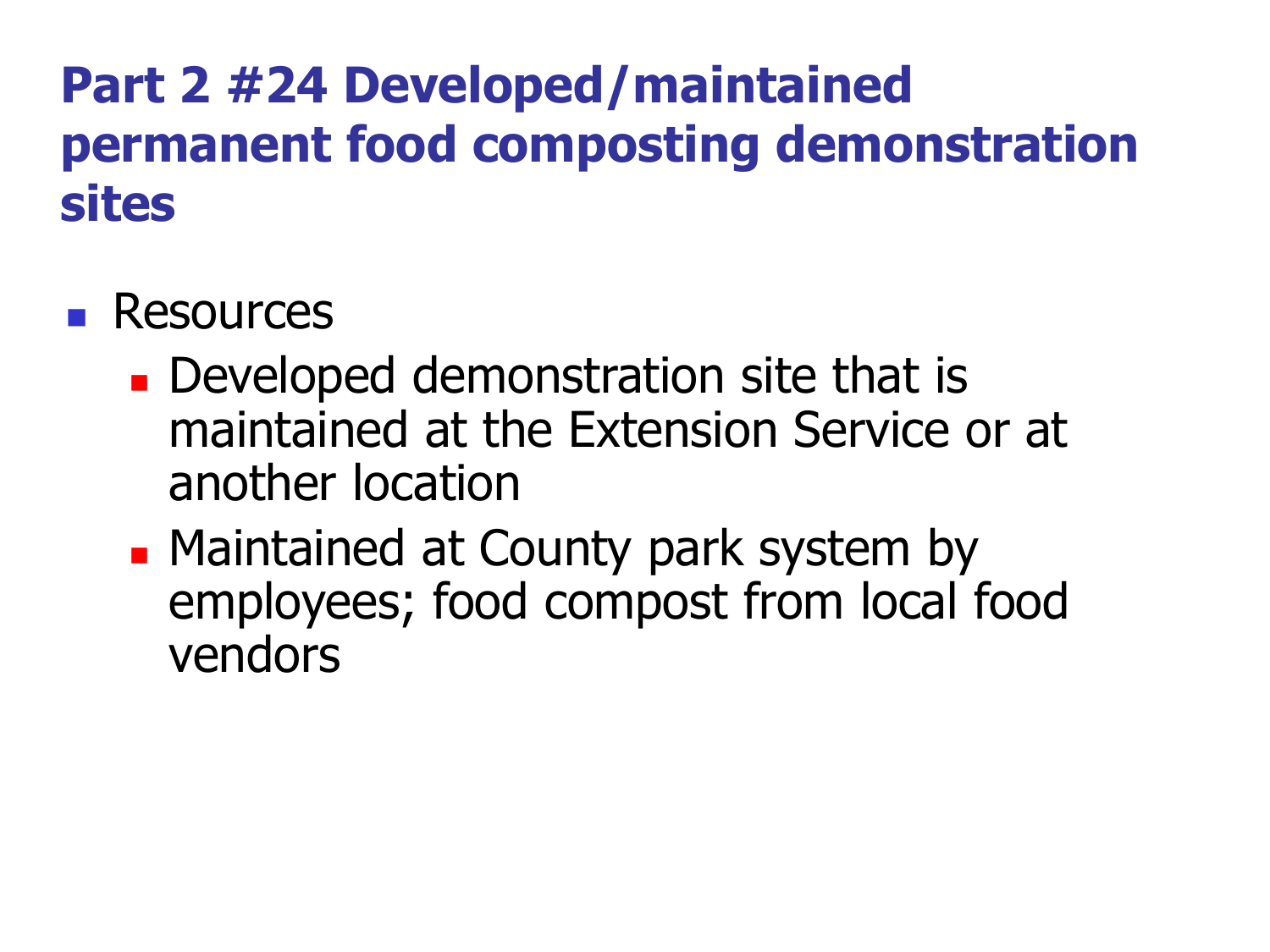#### **Part 2 #25 Operated a Program to Promote Pallet Reuse**

#### **Resources**

- **Coordinate promotion with site visits**
- **Example: Collect pallets at the landfill** and make available to citizens with instructions on how to create home compost bins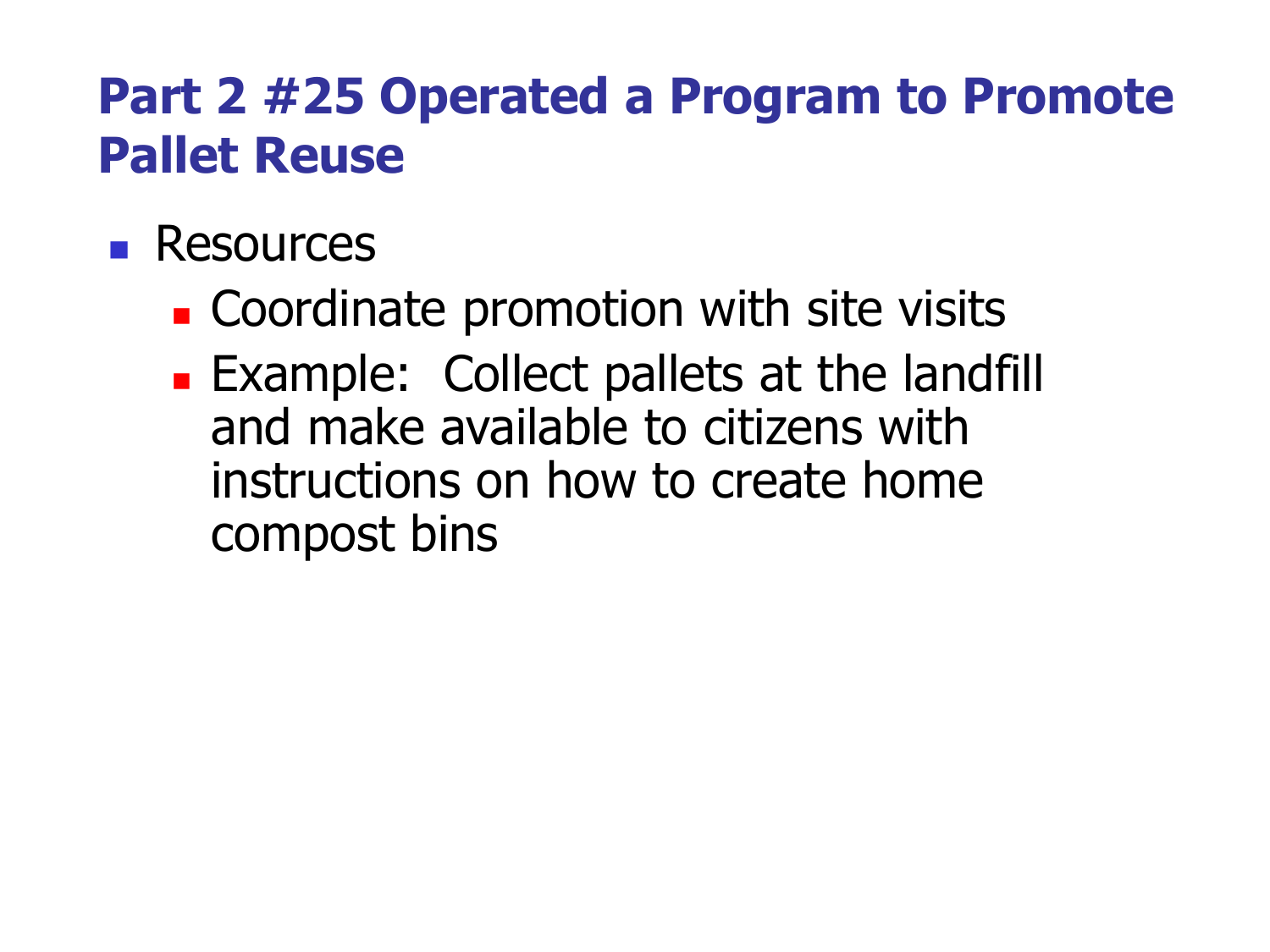#### **Part 2 #26, #27 and #28 Within the past three years, conducted SR visits**

- Check all 26 & 27 if you make 15 to 29 site visits. Check all three if you have made 30 or more SR site visits during the last three years
- May be combined with recycling site visits

#### **Resources:**

- **EPA WasteWise Business Guide for Reducing Solid Waste**
	- Waste Reduction Ideas (Recycling/SR)
	- **Norksheet for Identifying SR Options**

#### **Industry Sector Publications on SR**

www.epa.gov/wastewise/about/publ.htm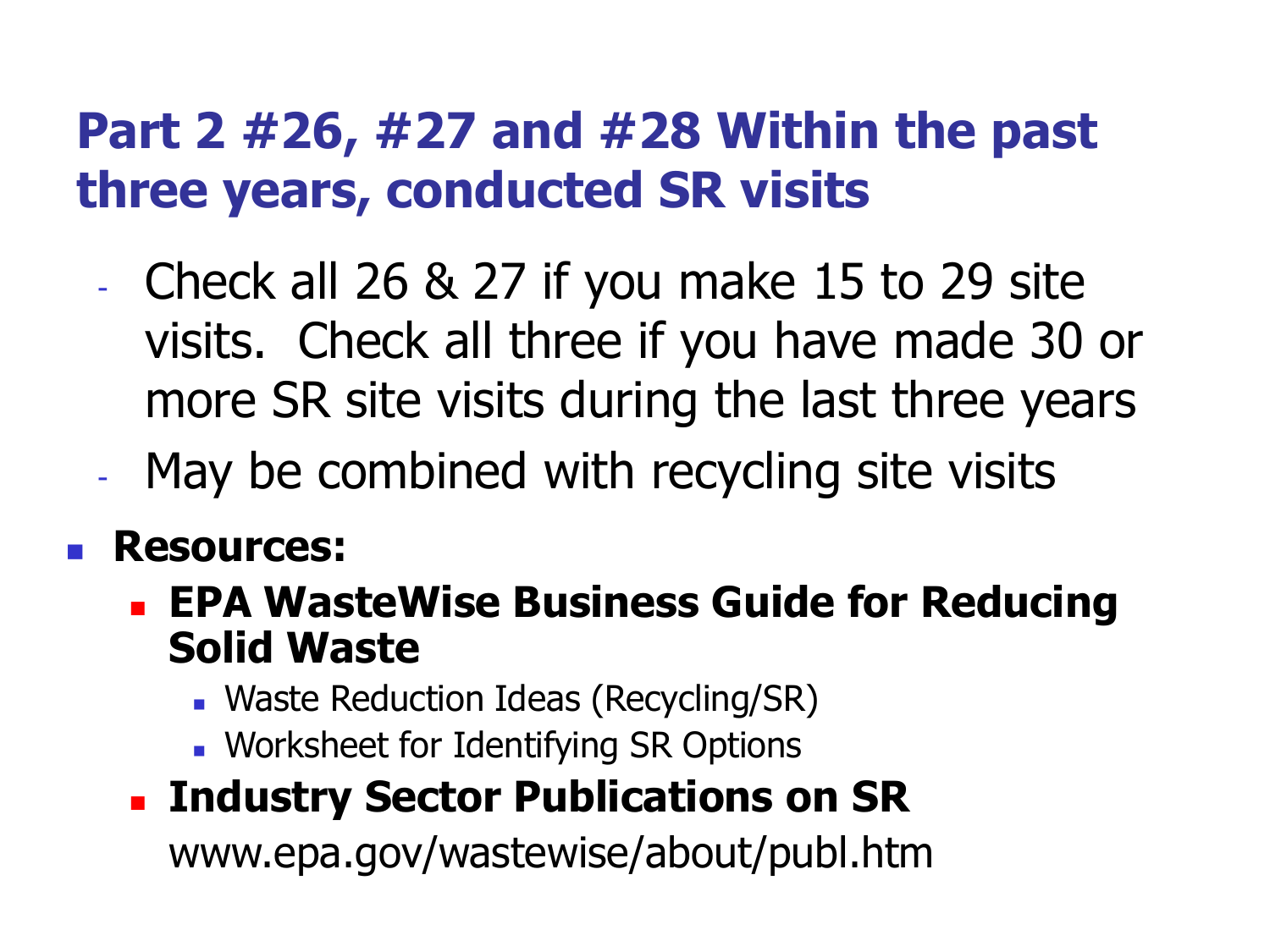**Part 2 #29 Within the past three years, conducted SR waste audit or survey of County facilities where at least 10% of County employees worked.**

- **Resources** 
	- **Waste Audit Formulas and Worksheets** www.passaiccountynj.org/Departments/natura lresources/comaudit.htm or something similar
	- Waste Audit Guide [www.rrfb.com/pdfs/auditguide.pdf](http://www.rrfb.com/pdfs/auditguide.pdf)
	- [http://aesop.rutgers.edu/~envpurchase/basics](http://aesop.rutgers.edu/~envpurchase/basics_cycle_audits.htm) cycle audits.htm or something similar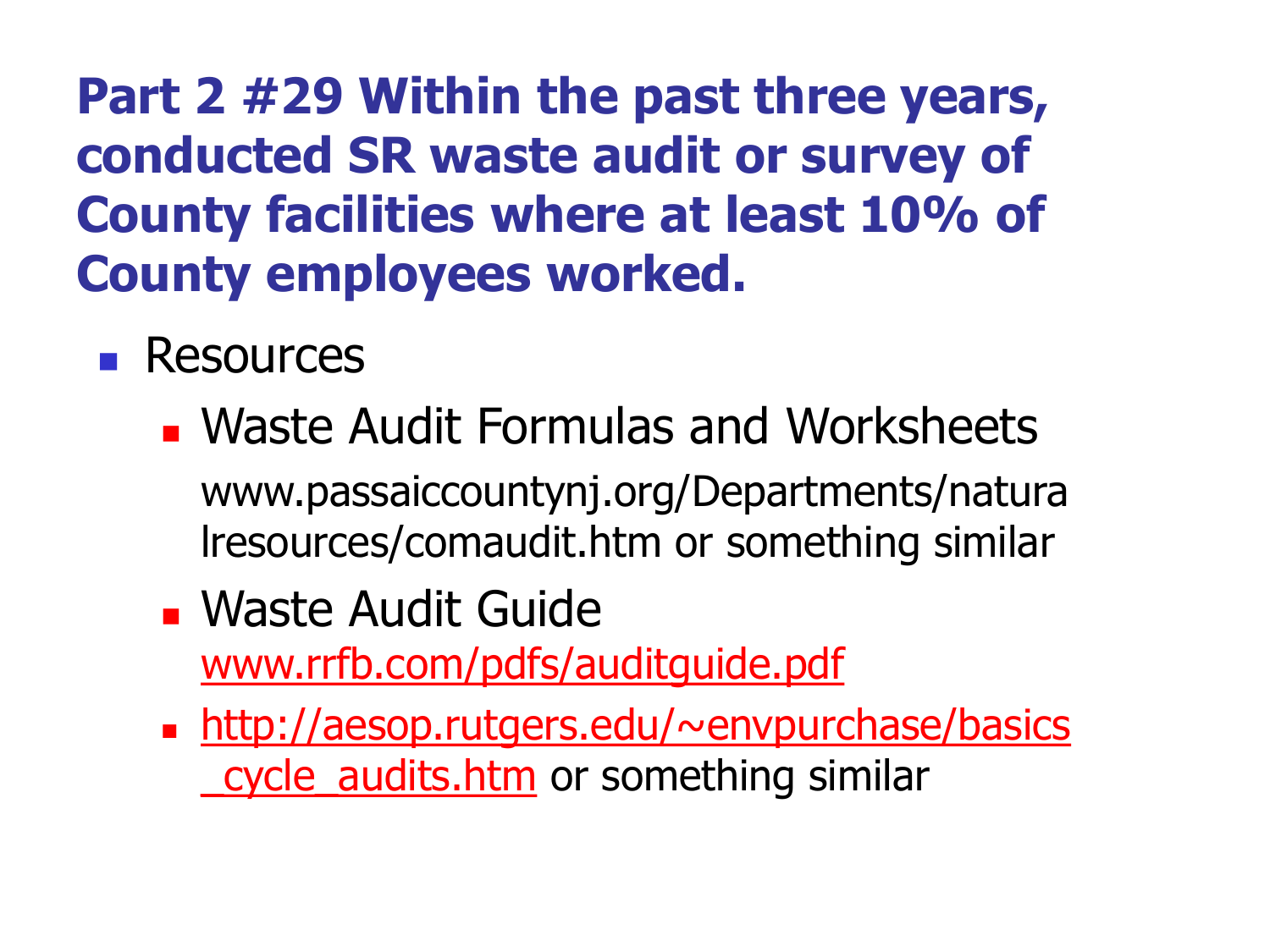#### **Part 2 #30 Within the past three years, conducted SR activities involving Electronic Invoicing and/or Waste to Wealth projects**

#### **Resources**

- Implement county or city wide electronic invoicing to conserve paper
- Implement a system of recovering usable materials from reconstruction projects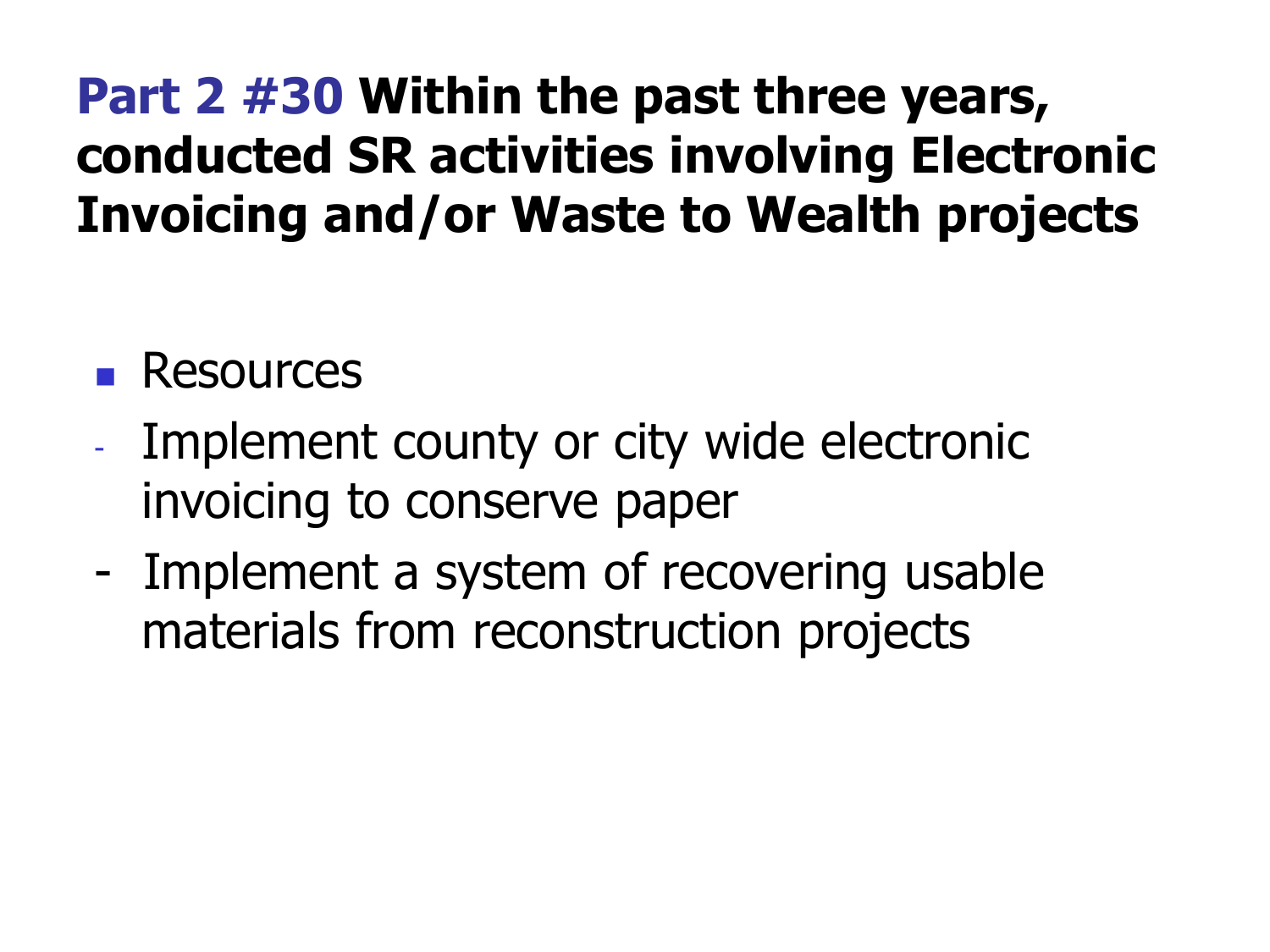#### **Part 2 #31 Collaborated on a multi-County SR event or program**

#### **#32 Established/maintained a County procurement policy advancing the purchase of materials that result in reduced waste generation**

- **Resources** 
	- "**Local Government Environmental Purchasing Starter Kit"**

www.newdream.org/procure/start.php

 **Policy examples** www.p2pays.org/epp/localgov.asp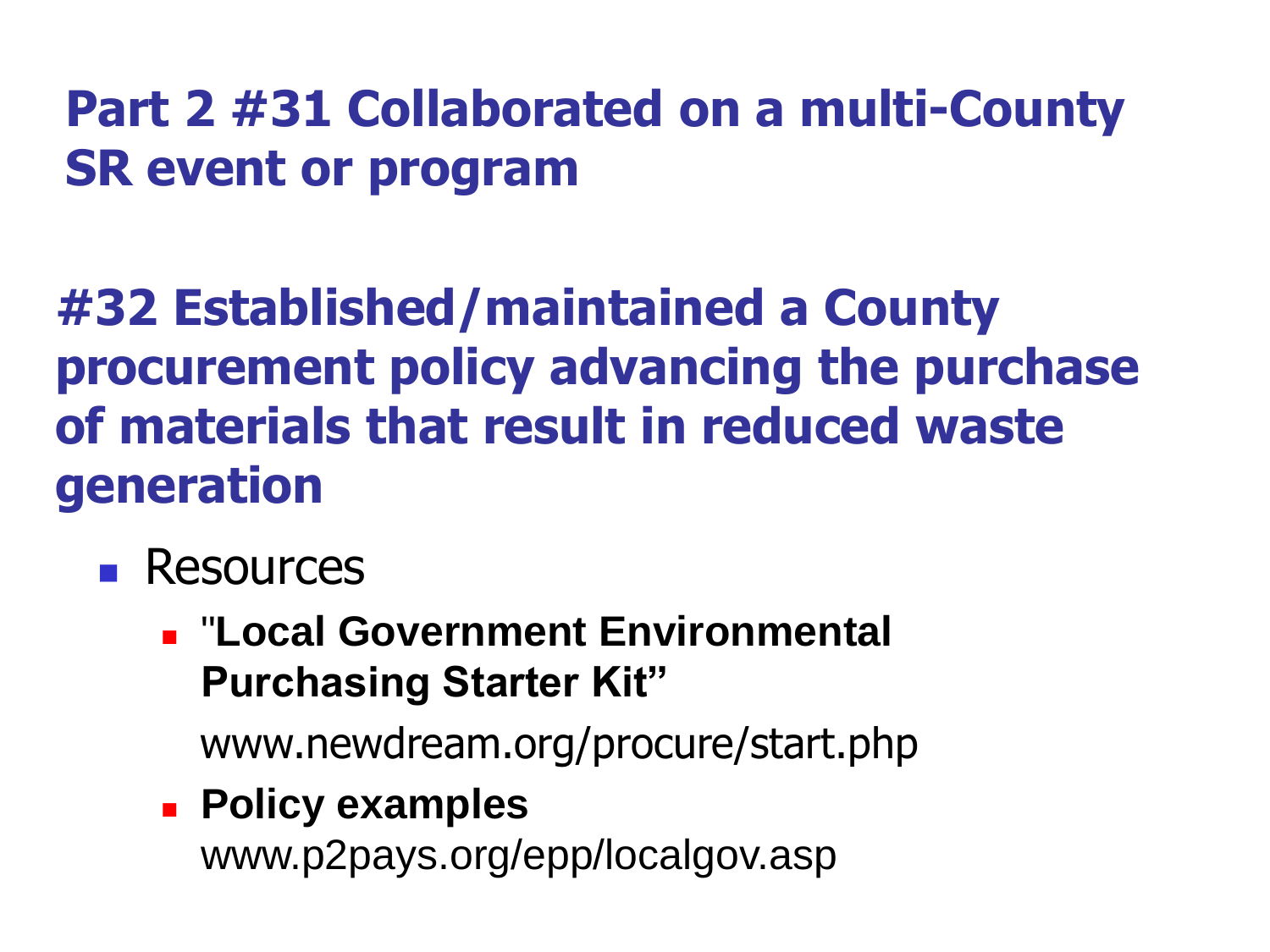**Part 2 #33 Incorporated green building goals/requirements in county construction, remodeling, and maintenance bid specs and contracts.**

**Resources** 

#### **MDE website**

www.mde.state.md.us/Programs/LandPrograms/ Recycling/SpecialProjects/grnbldgcd.asp

#### **Example specifications**

www.ciwmb.ca.gov/GreenBuilding/Specs/

 **Tax credit specs and legislation examples** www.dec.state.ny.us/website/ppu/grnbldg/index. html